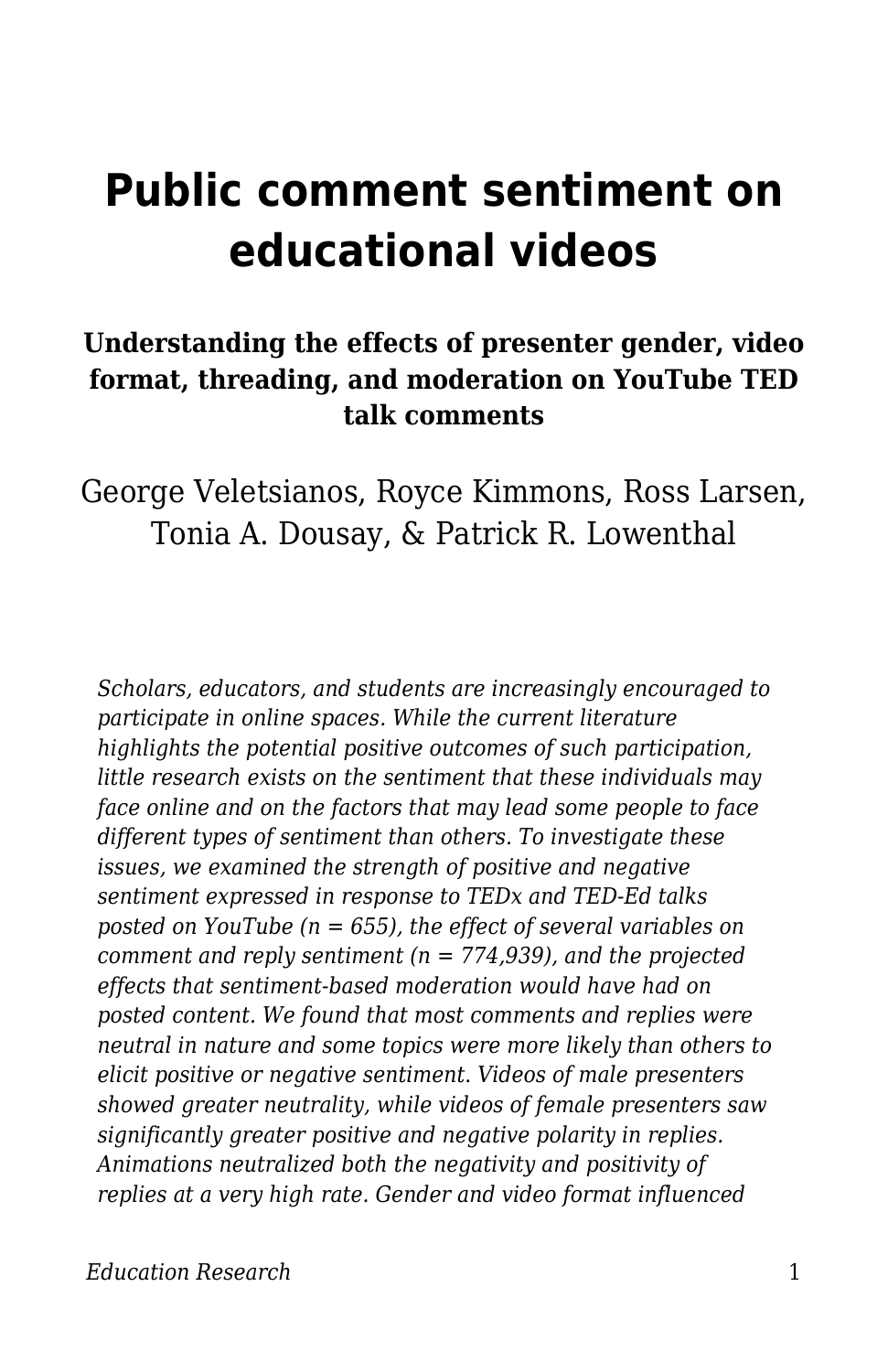*the sentiment of replies and not just the initial comments that were directed toward the video. Finally, we found that using sentiment as a way to moderate offensive content would have a significant effect on non-offensive content. These findings have far-reaching implications for social media platforms and for those who encourage or prepare students and scholars to participate online.*

### **Paradigmatic Analysis**

This mixed methods study primarily operated from a positivist paradigm and used quantitative analysis via structural equation modeling (SEM) to determine the effects that presenter gender of YouTube informational videos had on comment sentiment. The study also lightly used qualitative elements by relying upon human coders to code comments in accordance with *a priori* sentiment codes, but the overall tenor of the article nonetheless remains highly positivist in nature, because it assumes objectivity, assigns *a priori* numeric values to phenomena being studied, makes predictive claims, and makes claims of generalizability based upon randomization, representative sampling, and significance testing.

### **Introduction**

Public online spaces, such as social media, have often been promoted as places that are fit for teaching and learning. From Jenkin's work on participatory cultures (Jenkins, 2006a, 2006b) to online learning approaches founded upon networked learning principles (Goodyear, 2005; Steeples, Jones, & Goodyear, 2002), to scholars' efforts to engage large and diverse publics via networked technologies (Veletsianos & Kimmons, 2012), the public Web has often been characterized and envisioned as a democratizing space that could foster interaction, collaboration, and debate (Shirky, 2008; Van Dijk, 2012). These positive aspects of the Web however, are neither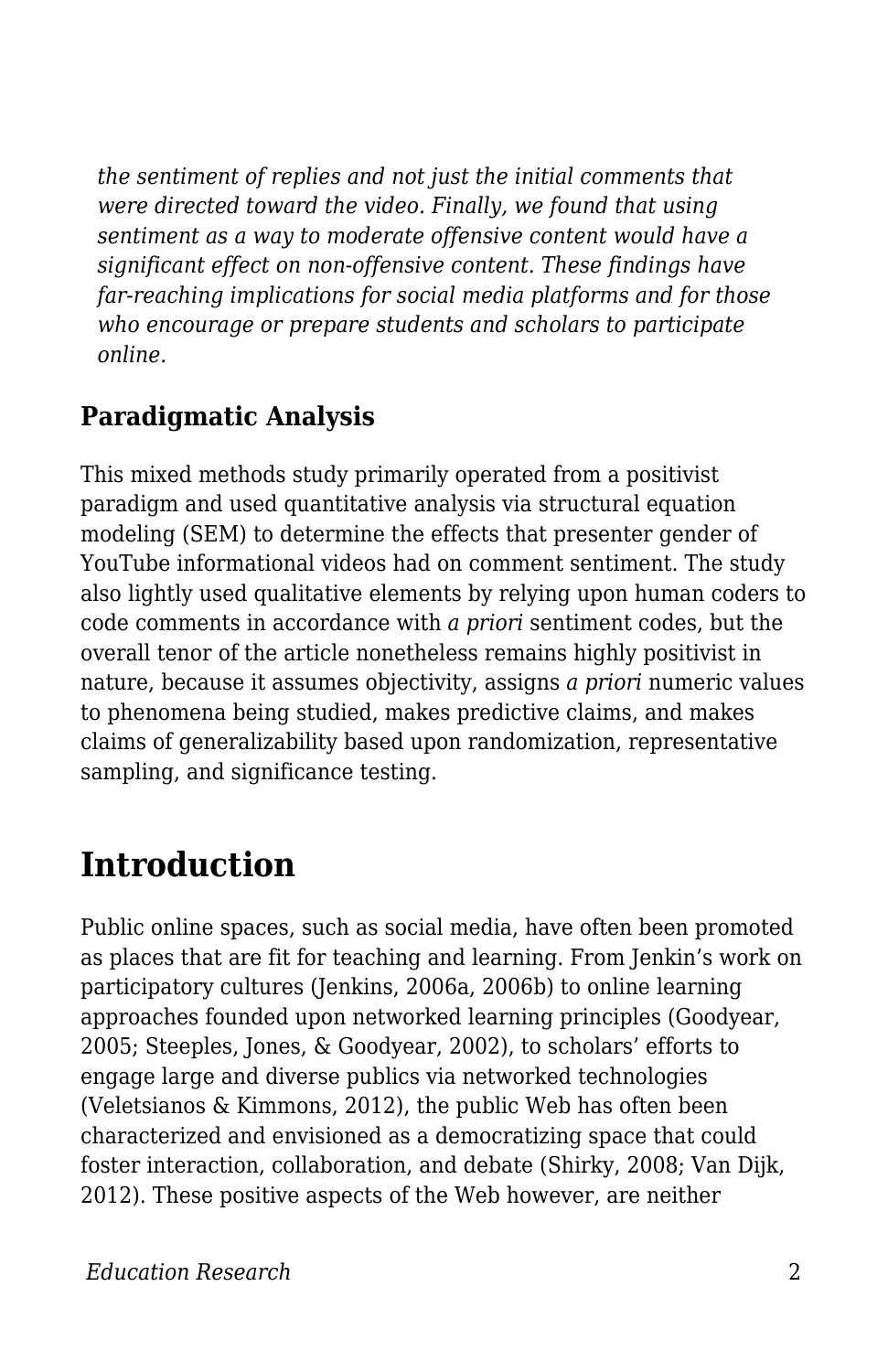guaranteed nor established in all contexts. Recent research demonstrates that public online spaces may reinforce social stratification, yielding unequal benefits for different participants (Huang, Cotten, & Rikard, 2017; Robinson et al., 2015; Yates, Kirby, & Lockley, 2015), foster abuse and harassment (Duggan, 2014; Ybarra & Mitchell, 2008; Winkelman, Early, Walker, Chu, & Yick-Flanagan, 2015), limit diversity of opinion and conversation by encouraging echo chambers (Flaxman, Goel, & Rao, 2013, 2016), and in general reflect and reinforce sociocultural biases.

The literature on the educational uses of the public Web focuses largely on ways to design or use online media to engender more positive learning experiences (see Conole & Alevizou, 2010; Tess, 2013). Nevertheless, as the public Web begins to permeate every aspect of scholarly activity, as students are asked to participate in online communities or as scholars are encouraged to "go online," create a digital identity, and expand the impact and reach of their scholarship (Lowenthal, Dunlap, & Stitson, 2016; Watters, 2016; Weller, 2011), we need to be cognizant of the fact that emerging research suggests that negative reactions, harassment, and incivility feature prominently on the Web.

This study therefore, was developed to gain a better understanding of the sentiment that educators and scholars may face in online contexts. Are educators and scholars exposed to negative sentiments when participating online? What variables might mediate their exposure to negativity? Does comment moderation curtail negativity? The results of prior research suggest that gender, video format, and comment moderation may have significant relationships to sentiment toward videos that scholars post online. To explore sentiment toward public scholarly content, we analyzed YouTube comments posted in response to TED-style talks. In particular, we ask what sentiment is expressed toward scholars, how the gender and delivery format influence expressed sentiment, and whether active comment moderation has any impact on overall sentiment expressed. Following a review of the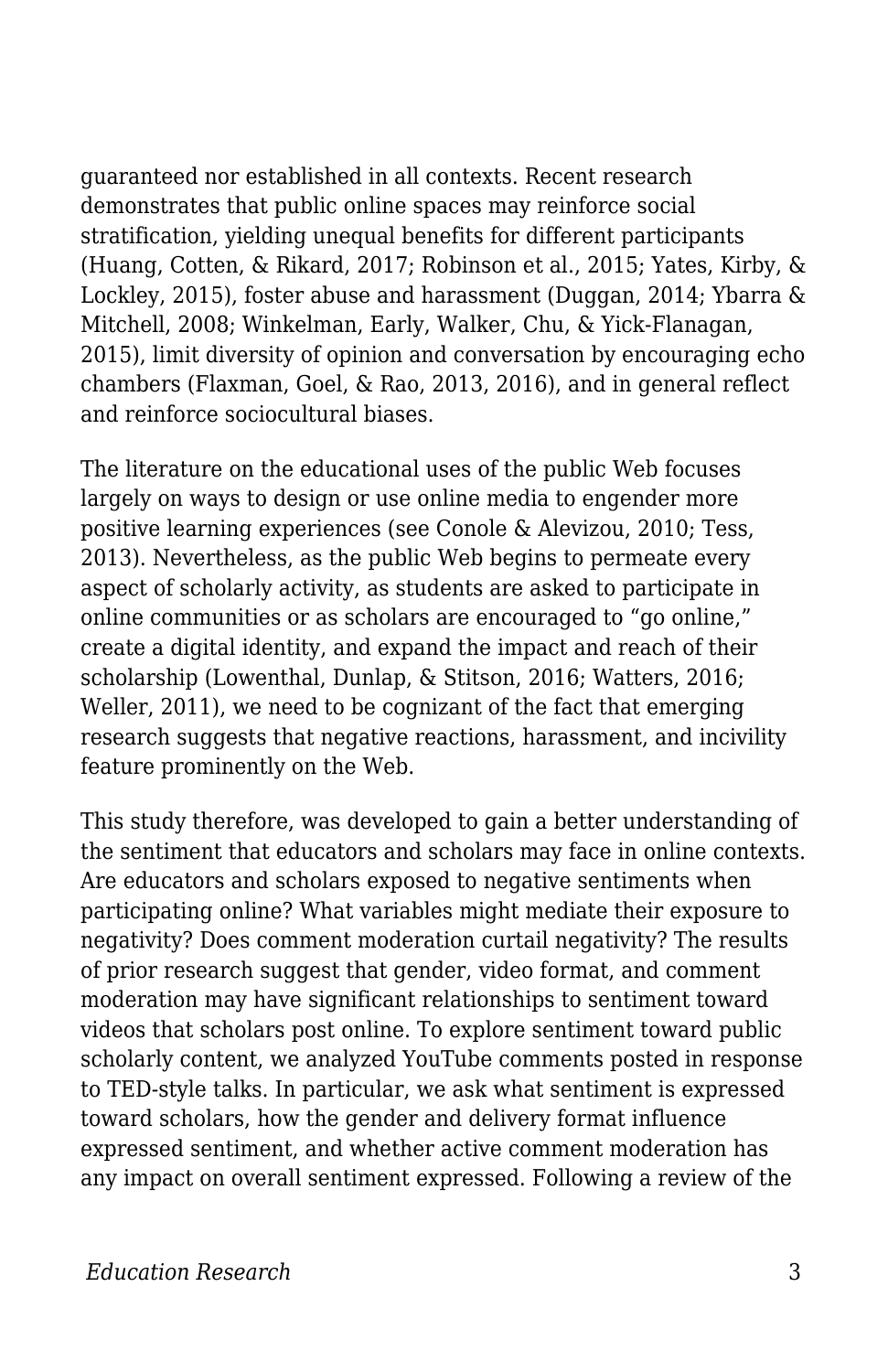literature relevant to this topic, we describe the methods used, present our findings, and conclude with a discussion of these findings in the context of current literature.

## **Literature Review**

Incivility happens everywhere. Thus, we are not surprised to find incivility online. Using the public Web, and specifically social media, for educational purposes can expose teachers and students to unwanted, rude, harassing, or, in general, unsociable behavior. However, educators are traditionally not used to incivility in the classroom (see also Bjorklund & Rehling, 2009). Thus, we are interested in how sentiment, and especially incivility, manifests itself on the public Web in educational spaces. Building upon the work of Tsuo, Thelwall, Mongeon, and Sugimoto (2015) who investigated sentiment expressed in comments toward a sample of TED talks, we conducted a census study of the sentiment in the comments of TEDtype videos posted on YouTube. In the following section, we summarize the literature on sentiment and incivility to ground our study.

#### **Sentiment**

Ortigosa, Martín, and Carro (2014) defined sentiment simply as "'a personal positive or negative feeling or opinion"' (p. 528). Sentiment is a fact of life; everyone has feelings and opinions. These feelings influence what people say and how they say it and in turn how people communicate and interact, whether online or face-to-face. However, online communication--which is still primarily text-based--differs from face-to-face communication in many ways. For instance, online communication lacks the visual and nonverbal cues that people use to express sentiment. Thus, when communicating online, phrasing, terminology, and use of capital letters/symbols all contribute to the underlying meaning of text and the mood or personal state of the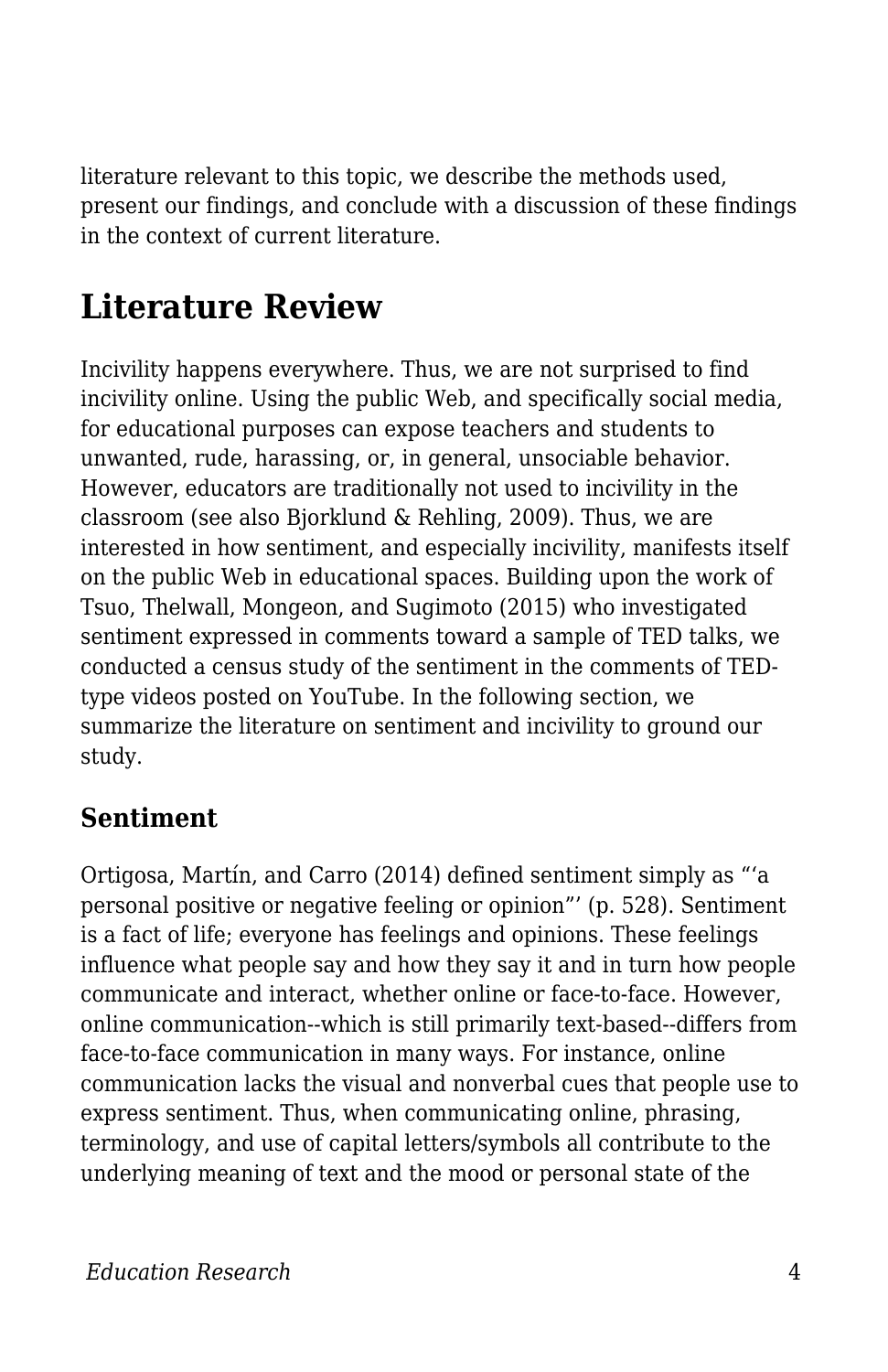author (Bollen, Mao, & Pepe, 2011). Sentiment is important because it can convey deeper meaning, revealing positive and negative aspects of opinions (Pang & Lee, 2008), personal levels of happiness or sadness (Dodds & Danforth, 2010), or even emotional health (Kramer, 2010).

Sentiment stems from personal emotion and motivation, drawing upon perspective, experience, persona, and more. However, external factors such as political, cultural, and economic events influence and correlate with sentiment (Bollen, Mao, & Pepe, 2011; Thelwall, Buckley, & Paltoglou, 2012). When trending topics involve tragedy, sentiment can range from sorrow to outrage. When trending topics involve national holidays, sentiment can range from happiness to patriotism. As the world increasingly turns to the Web for a variety of social interaction, sentiment takes on a larger role in terms of how and why we engage or disengage.

However, unlike in the past, people's daily use of the public Web, and specifically social media, puts their feelings and opinions--that is, their sentiment--on display for the world to see. This in turn has sparked new interest in sentiment analysis or opinion mining, which Medhat, Hassan, and Korashy (2014) explain is "the computational study of people's opinions, attitudes and emotions toward an entity" (p. 1093). Early research using sentiment focused mostly on understanding public sentiment on politics (see Rowe, 2015) or products/services (see Turney, 2002; Pang, Lee, & Valithyanathan, 2002). However, researchers have begun to use sentiment analysis to better understand the nuances of online communication, to include impacts on interaction, effects of negativity and trolling, how gender factors into interaction, and the underlying causes of these behaviors. Cambria, Schuller, Xia, and Havasi (2013) argued that "although commonly used interchangeably to denote the same field of study, opinion mining and sentiment analysis actually focus on polarity and emotion recognition, respectively. Because the identification of sentiment is often exploited for detecting polarity; however, the two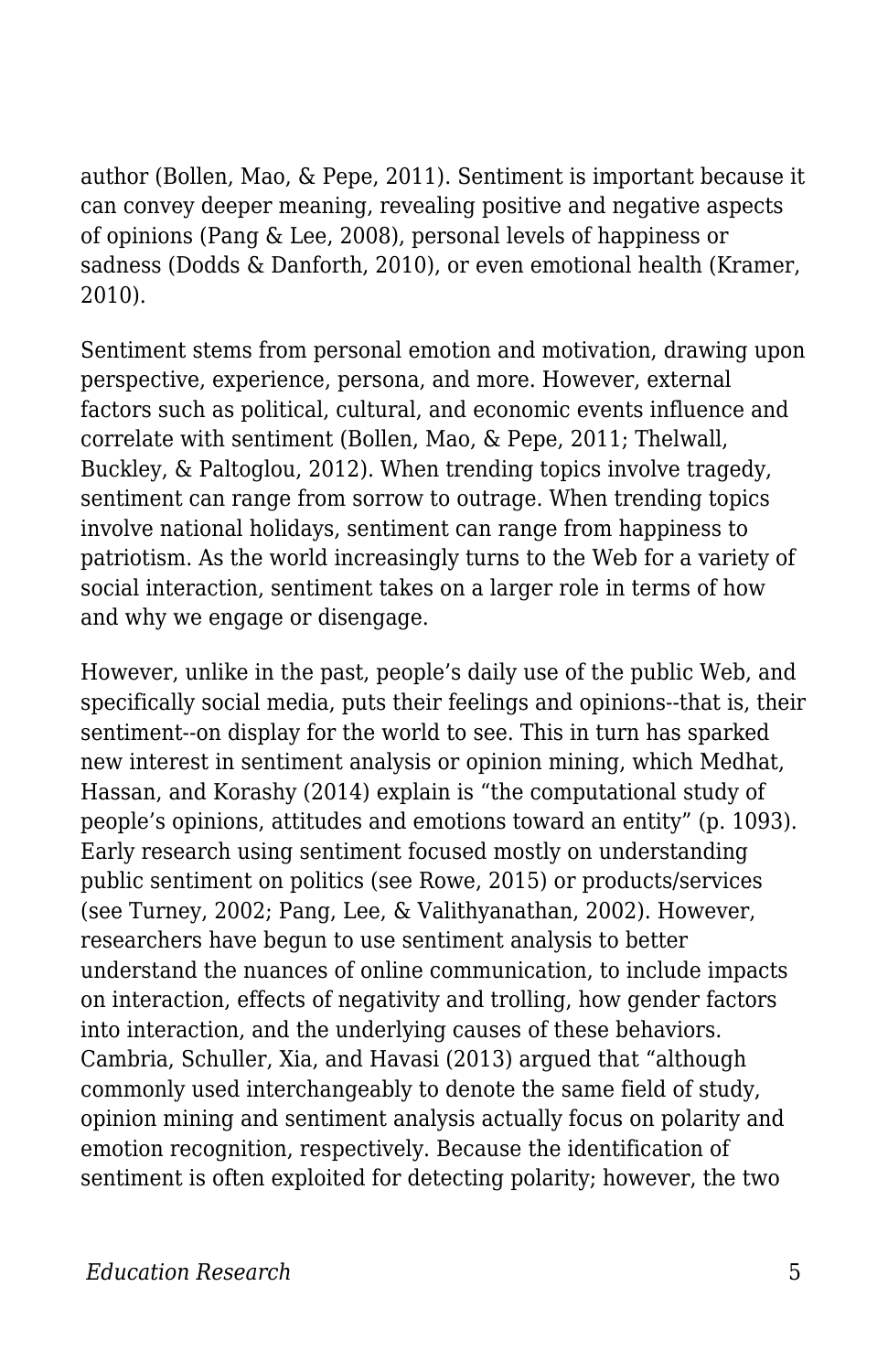fields are usually combined under the same umbrella or even used as synonyms" (p. 15). This combination creates a rich foundation upon which research and conversations surrounding online discourse may occur.

### **Format**

The question of format or platform emerges as another component to the sentiment and online communication phenomenon. In other words, do different formats; e.g., YouTube or Instagram, or platforms of sharing; e.g., news media or social media, invite different sentiment or encounter more comments of negativity in public responses? Given the relative infancy of this line of inquiry, emerging research gives us little insight into what we might expect. For example, Ksiazek, Peer, and Lessard (2016) found that, "viewers of online news videos are more likely to engage in user–content interaction for popular videos, but are more likely to engage in user–user interaction with less popular ones" (p. 513). The researchers further noted that public measures, such as liking, commenting, and sharing, contribute to this definition of popularity and sometimes do not reflect quality of the media content. In this respect, content may be more likely to trend or appear in aggregated platforms thereby calling attention to the source and generating more comments based solely on the headline or title, thumbnail image, or existing comments. Walther, Deandrea, Kim, & Anthony (2010) partially explained this aspect of online communication as reactive rather than interactive, cautioning that platform does contribute to the situation. Consider the difference between comments on a video uploaded directly to YouTube and a link to this video shared on Facebook or Twitter. Activity on the uploaded media generally trends towards direct comments about the video, including sentiment about the speaker and/or topic. Rarely do comments represent a dialogue emerging of comments between users responding to one another. Looking at the comments on a Facebook post that links to this same video reveals a distinctly different trend. That is, comments may lead to nested replies wherein an interactive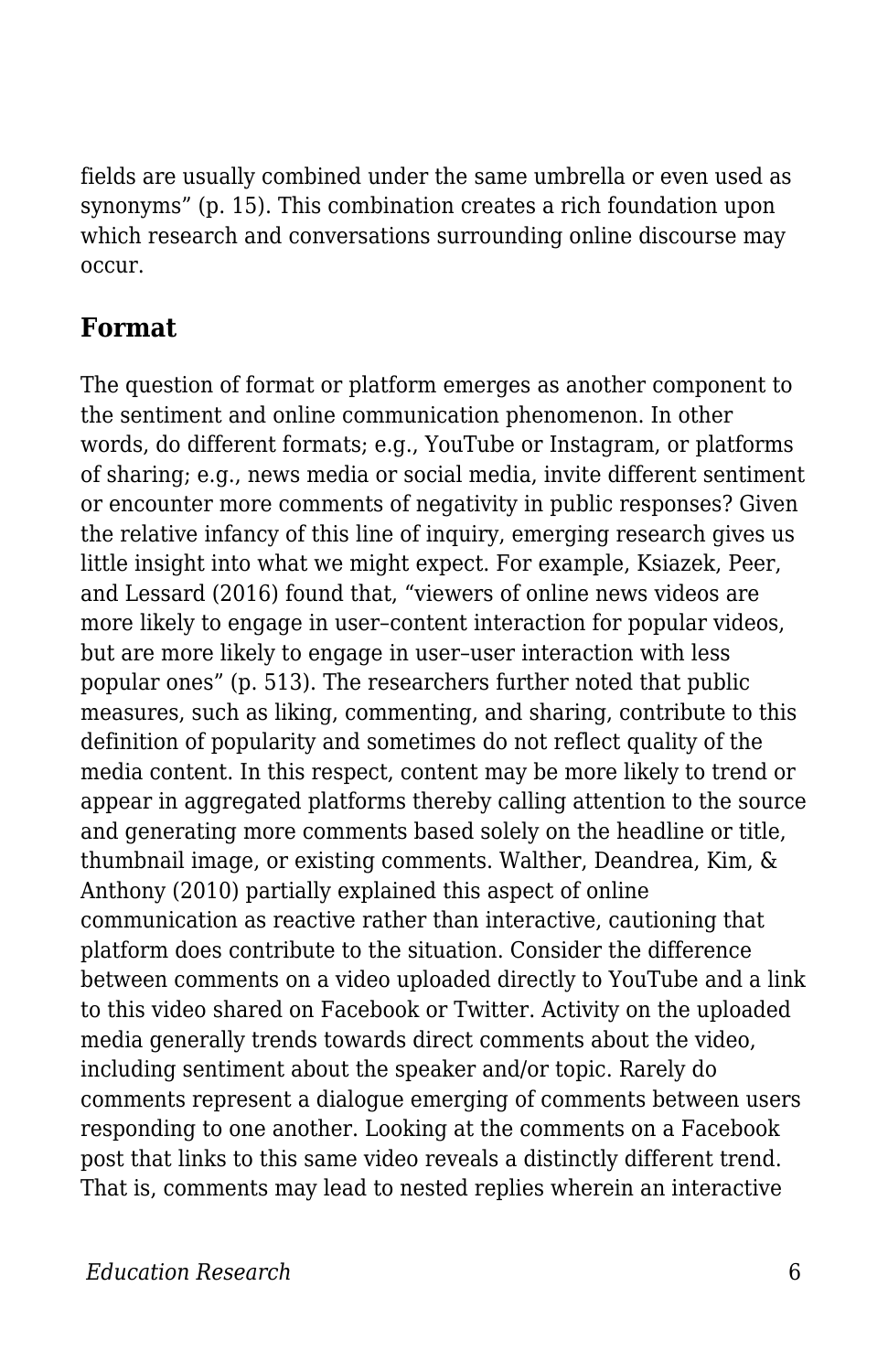conversation emerges. Unfortunately, scholarly studies of this behavior to not necessarily examine why or how it occurs, only that it does and general characteristics of the phenomenon. Thus, we must look for other areas of inquiry that may help explain or refine our questions regarding sentiment and comments.

### **Toxicity in Threads or Sequential Sentiment**

To help explore toxicity and sentiment in discussions, researchers have drawn upon a variety of communication, psychological, and educational theories in the place of a unified or singular theoretical foundation. The masked identity phenomenon illustrates how the anonymity of many online interactions increases participation while simultaneously providing an avenue for aggression and negativity (Ferganchick-Neufang, 1998). In other words, using pseudonyms or impersonal screen names allows for users to interact free of fear from retribution or personal information being divulged. This freedom empowers some users to speak more candidly than they might otherwise do in person or if his or her identity were known. As these users communicate with aggression; i.e., swearing or threatening, we see a contagious contamination effect whereby this aggressive behavior spreads to other users (Kwon & Gruzd, 2017). The festering nature of negativity in online communication sentiment takes on a dynamic and even cancerous-like effect. Indeed, Cheng, Bernstein, Danescu-Niculescu-Mizil, and Leskovec (2017) also concluded from their study that an individual's mood as well as the surrounding context of an online discussion can trigger anyone to engage in trolling or assume aggressive online behavior. Given the ubiquitous use of online communication, particularly for educational purposes, these findings and common behaviors represent a problematic challenge. Despite the propensity for negativity and incivility to prevail, Han and Brazeal (2015) set out to prove the power of civility in online discourse. In their study of political discussions in particular, the researchers based their hypotheses on the probability that collective incivil behavior of a group breeds incivil behavior among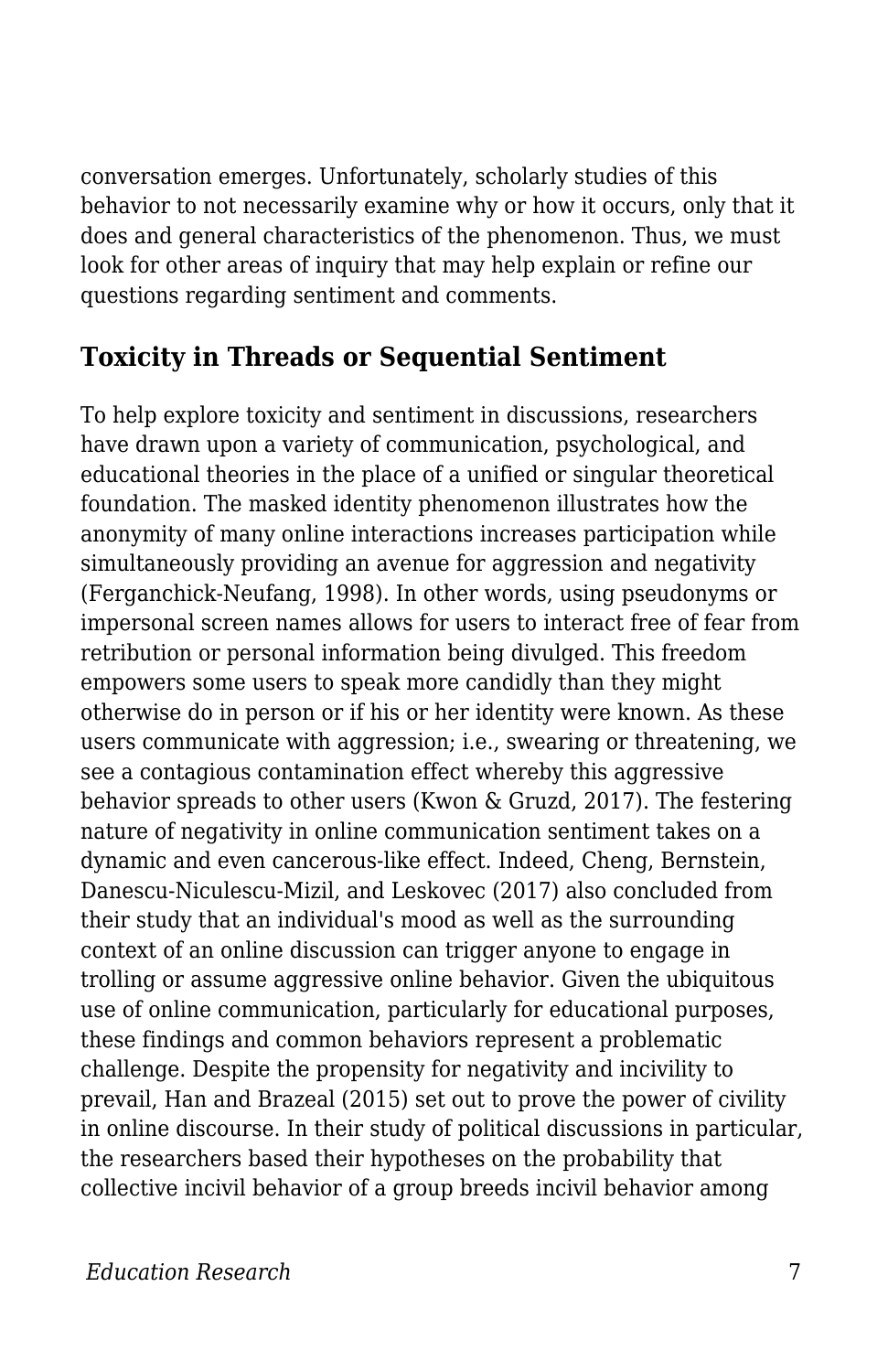individuals within that group, demonstrating the power of modeling behavior. Despite examining the issue from very different fields with varying methods, all of these studies paint a dismal picture of online interaction and call to question ways in which incivil behavior has been mitigated.

### **Moderation**

Comment moderation has been proposed as one way to safeguard against toxic comments online and curtail abuse. In light of increasingly negative sentiments left in comments on news articles and videos, including overt and covert racist, misogynistic, homophobic, and xenophobic statements, multiple outlets have been forced to address the concept of moderation. In general such decisions range from the absolute (e.g., eliminating the ability to comment altogether) to the relative (e.g., only allowing registered users to comment, only allowing users with past approved comments to post comments, or approving all comments prior to posting) (see Harlow 2015; Muddiman & Stroud 2017). If commenting is allowed, users most often must register and provide "real life" contact information about their identities, ways to verify their identity, and how they may be contacted if need be. When the Buffalo News eliminated anonymous commenting in 2010, a debate erupted regarding privacy concerns as well as the probability of such policies impacting First Amendment rights to free speech (Hughey & Daniels, 2013). Indeed, anonymity often represents the ability to freely and openly express one's opinion, free of retaliation or resentment (Reader, 2012). However, in the wake of the moderation revolution, an interesting trend has emerged. While seeking categorize usergenerated content in participatory journalism, Ruiz et al. (2011) found that moderated comments lead to two models of participation; communities of debate that engage in primarily respectful discussions about the topic and homogenous communities that express more personal feelings with little interaction among users. These findings are predicated on the fact that inflammatory and/or incivil comments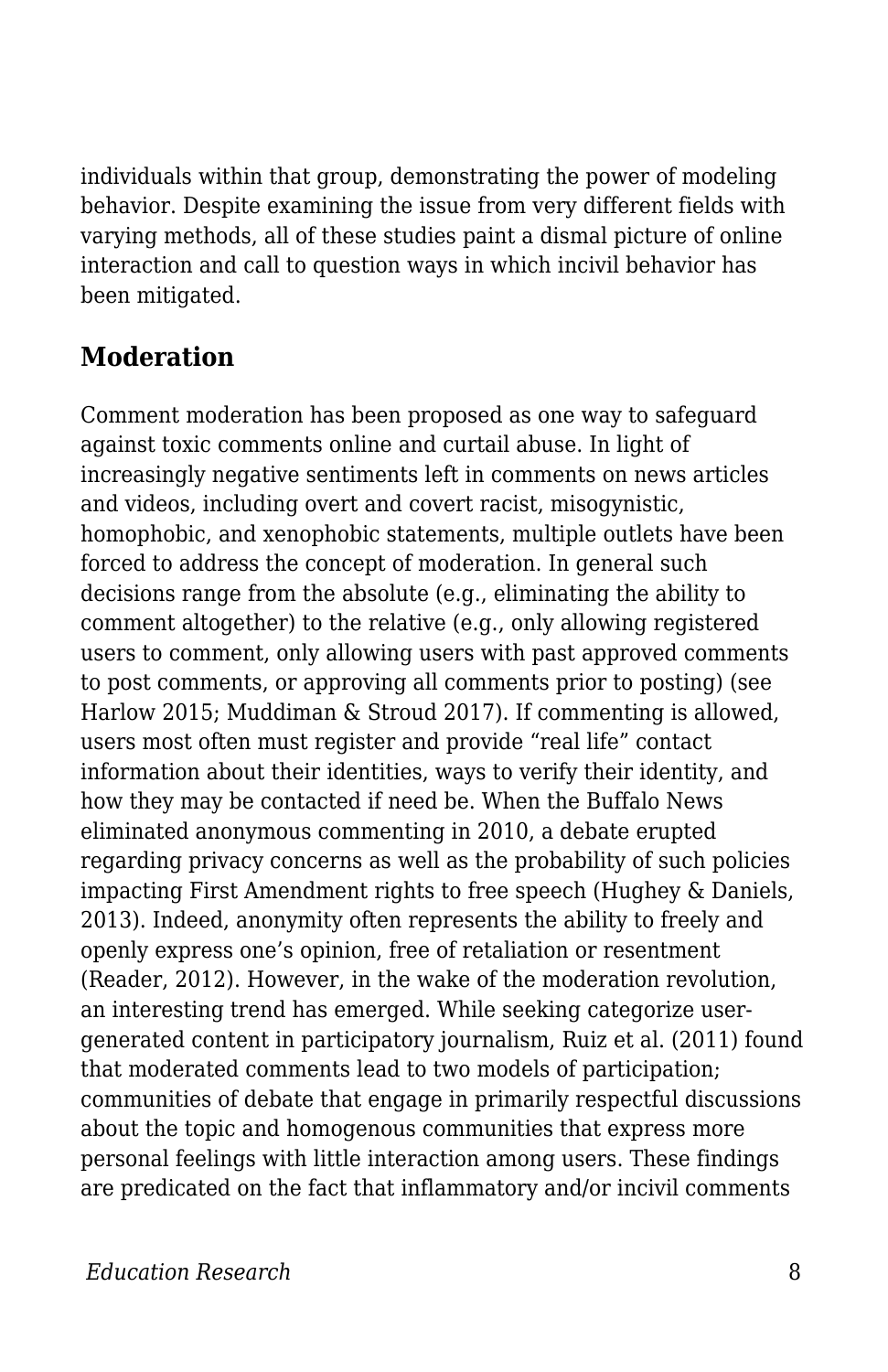that might incite discord or argument are not allowed into the conversation, effectively censoring some users. Though outside the scope of this study, it might be interesting to investigate how to moderate comments in a way that prevents ongoing negativity but that also does not unduly censor the community. Nonetheless, comment moderation or the removing the ability to comment on media at the very least becomes a significant decision for educators to make when either producing or instructing students in producing online media.

#### **Gender**

The last consideration in the context of sentiment and civility involves the role of gender, both as the subject or target of online content and as a user who comments on content. Incidents of online incivility and how gender contributes to the situation have gained increasing research attention in recent years. The Pew Research Centre (Duggan, 2014) and the Data & Society Research Institute (Lenhart, Ybarra, Zickuhr, & Price-Feeney, 2016) conducted two large-scale surveys in the United States and both reported that over 40% of surveyed Internet users have experienced some form of online abuse. Both of these studies found that a person's gender mediates the type of toxic comments directed at them, with women reporting more severe and sustained forms of abuse. Women, and younger women in particular, are more likely to experience a wide variety of abuse or harassment, to include purposeful embarrassment, being called offensive names, physical threats, sexual harassment, and even being stalked (Lenhart, Ybarra, Zickuhr, & Price-Feeney, 2016). Returning the conversation to education in particular, gender already sits atop the list of issues for attention. In a survey of faculty members at one Canadian university, Cassidy, Faucher, and Jackson (2014) showed that female faculty members reported a higher level of online harassment (22% reported being harassed in the past year compared to 6% of males), and were much more likely to complete the survey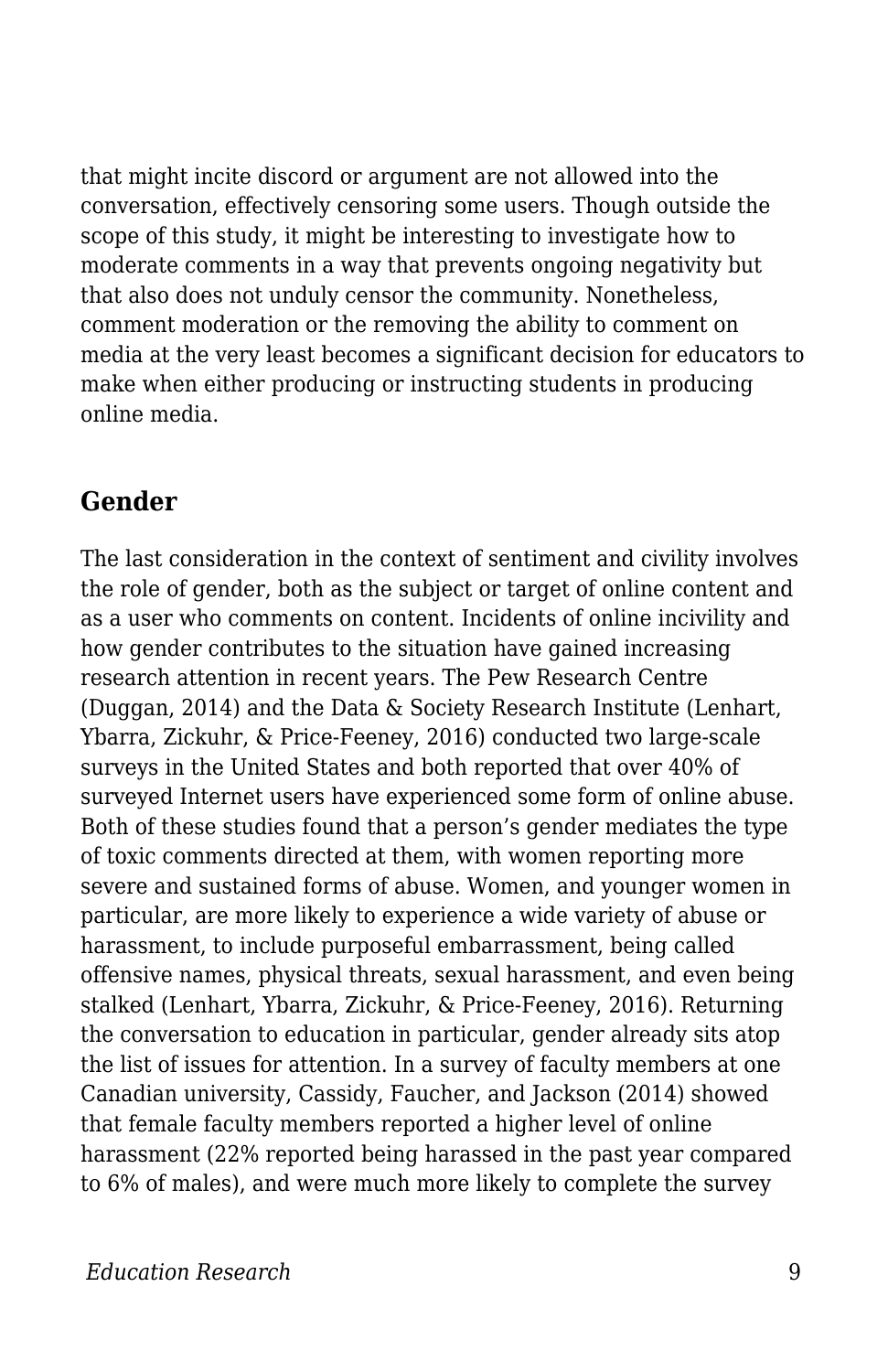and volunteer for interviews. Participants reported that some of this harassment occurred through social media, and this finding provides a rationale for specifically studying the ways that gender may mediate sentiment. Women experience incivility and harassment across social media, online discussion forums, and multiplayer video games; leading to a conclusion that sentiments directed towards women are not exclusive to any one format, technology, or platform. Thus, this study should account for the overwhelming likelihood for women to encounter direct and indirect incivility online.

## **Theoretical Framework**

This study is situated on the Networked Participatory Scholarship (NPS) framework. NPS refers to scholars' presence and use of "online social networks to share, reflect upon, critique, improve, validate, and otherwise develop their scholarship" (Veletsianos & Kimmons, 2012, p. 768). NPS is an appropriate framework for this investigation because it is non-deterministic and agnostic. In other words, it does not position scholars' online presence as having an inherently positive or negative aspect to it. Under this framework, participation in online spaces (e.g., posting of videos and online comments/replies) becomes a situated activity of facilitation, discussion, negotiation, and coconstruction of knowledge (cf. Brown, Collins, & Duguid, 1989; Lave & Wenger, 1991; Wenger, 1998). The framework emphasizes that digital technology is influenced by social, technological, cultural, economic, and political factors, and as such, a wide array of forces will encourage, restrict, and impact digital comments. In addition to the effect of the actual platform studied (i.e. YouTube), other forces that we anticipate will impact expressed sentiment and comments may include speakers' gender, delivery format, and comments made by other participants. This perspective aligns with the social construction of technology theory (Pinch & Bijker, 1984), which suggests that individuals' actions shape the ways that a particular technology is used.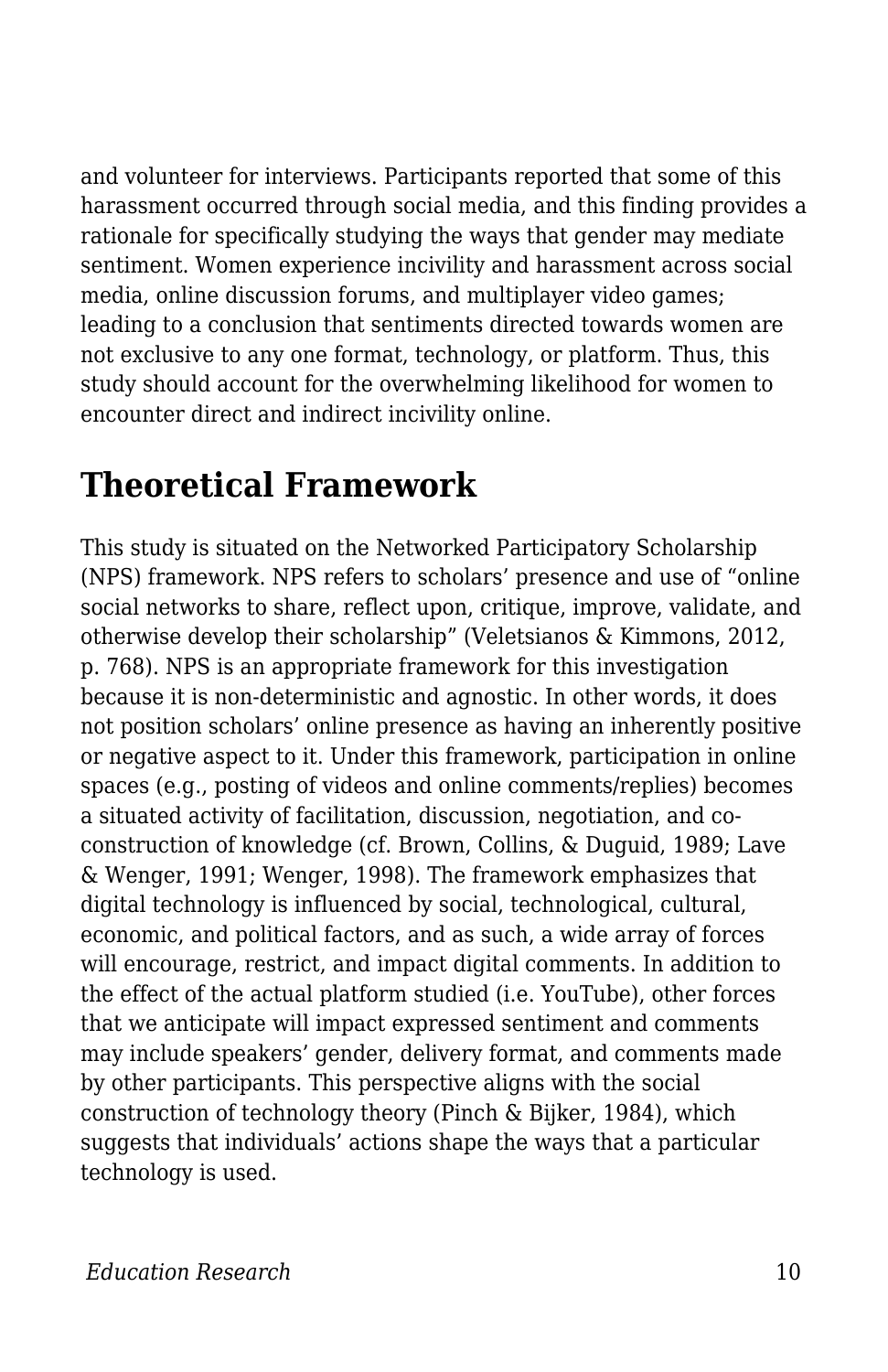Furthermore, we theorize that due to the fact that gender norms are policed in Western society in mainly discursive ways (Butler, 1990), YouTube comments/replies may be used to silence, threaten, or otherwise harass female academics (Baym & boyd, 2012; Jane, 2017; Taylor, 2012). Therefore, we expect the sentiment expressed toward female presenters to be more negative than toward male presenters. We anticipate that the absence of visible gender (in the form of video animations) will reduce this phenomenon, but it's also likely that the presenters' voice will act as a gender cue such that gender effects remain present even after the removal of presenters' image (cf. Reeves & Nass, 1996).

### **Research Questions**

To address the identified gaps in the literature, we posed the following research questions:

RQ1. How does the online community react to TED Talks on YouTube (in terms of comment sentiment)?

RQ2. How does the gender of the video presenter, the delivery format (presentation vs. animation), and comment threading influence the sentiment of comments and subsequent replies?

RQ3. What would be the projected effects of moderating negative comments upon community participation?

### **Context**

To examine user sentiment toward public lectures we focused our efforts on the videos and comments posted in the TEDx and TED-Ed YouTube channels. YouTube is one of the most visited websites in the world (Snelson, 2011; Tsou et al., 2014) and, as such provides an authentic environment for natural experiments intended to study various aspects of online participation. For the purposes of this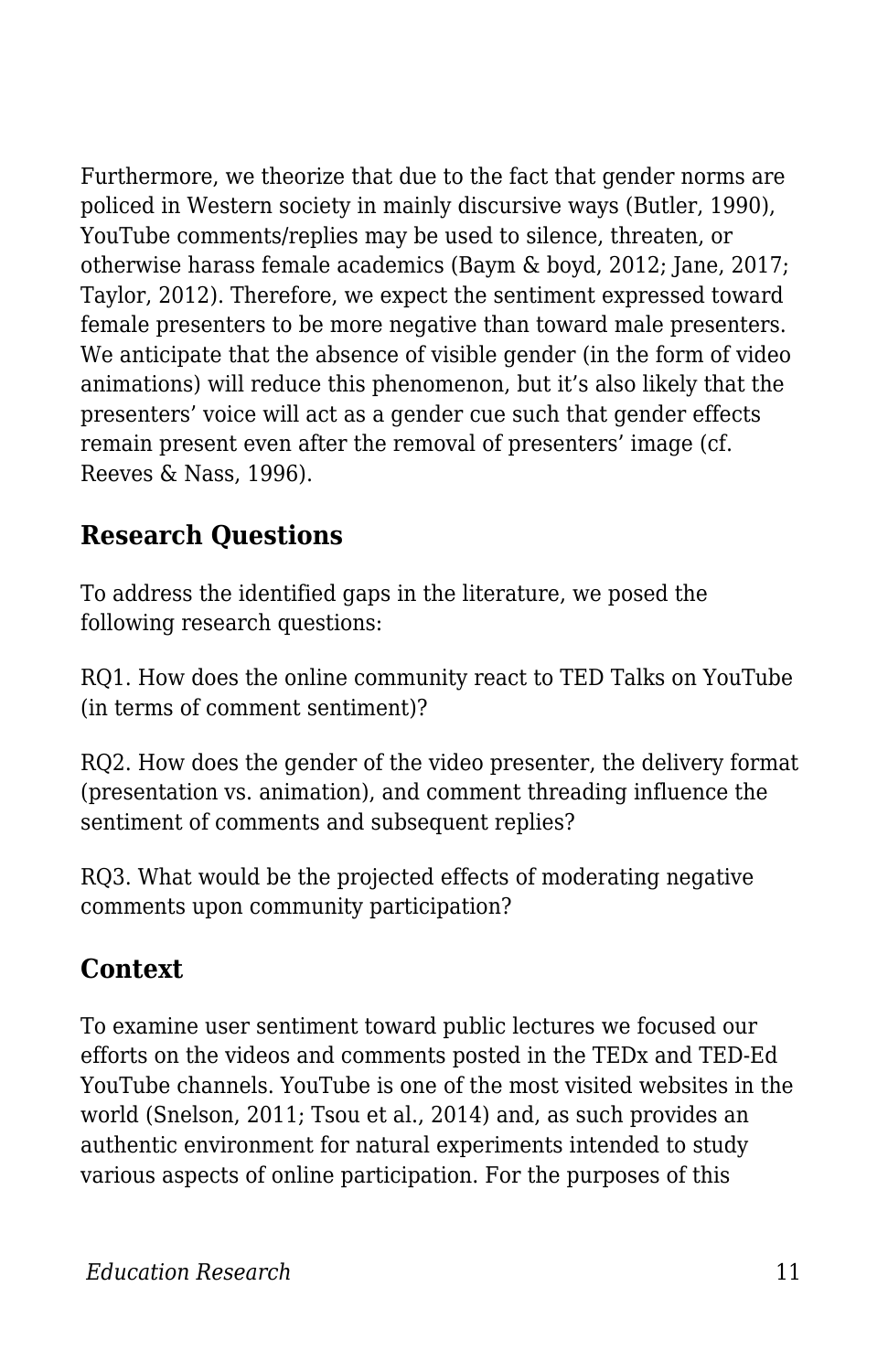research, YouTube provides an environment to study how people communicate and specifically express sentiment toward public intellectuals such as speakers. The TEDx and TED-Ed channels are managed by TED (Technology, Entertainment, Design), an organization that hosts conferences and posts videos of speakers online for broad consumption. The content of these two channels is diverse. The TEDx channel hosts video recordings of speakers presenting to live audiences at TEDx events, while the TED-Ed channel hosts videos in animated form. The TEDx channel started in June 2009 while the TED-Ed channel was launched in March 2011. Both channels feature large numbers of YouTube subscribers (at the time of writing, TEDx:  $\sim$ 7.5 million; TED-Ed:  $\sim$ 4.5 million) and video views (at the time of writing, TEDx:  $\sim$  1.4 billion; TED-Ed:  $\sim$  630 million).

The TEDx and TED-Ed channels are a shining example of public interest in educational content and public scholarship. The videos are created by experts and are of high quality, and they are frequently promoted for their educational value. For instance, researchers have encouraged educators to use TED talks in their courses (e.g., DaVia Rubenstein, 2012; Romanelli, Cain, & McNamara, 2014) , and the TED-Ed channel is specifically designed to be used in educational settings.

## **Methods**

We used a combination of web extraction, data mining, quantitative, and qualitative methods to answer the research questions. We describe our data collection and data analysis methods next.

### **Data Collection**

We used the YouTube API to collect all data from publicly available videos listed in the TEDx and TEDed channels. In total, data for 1,080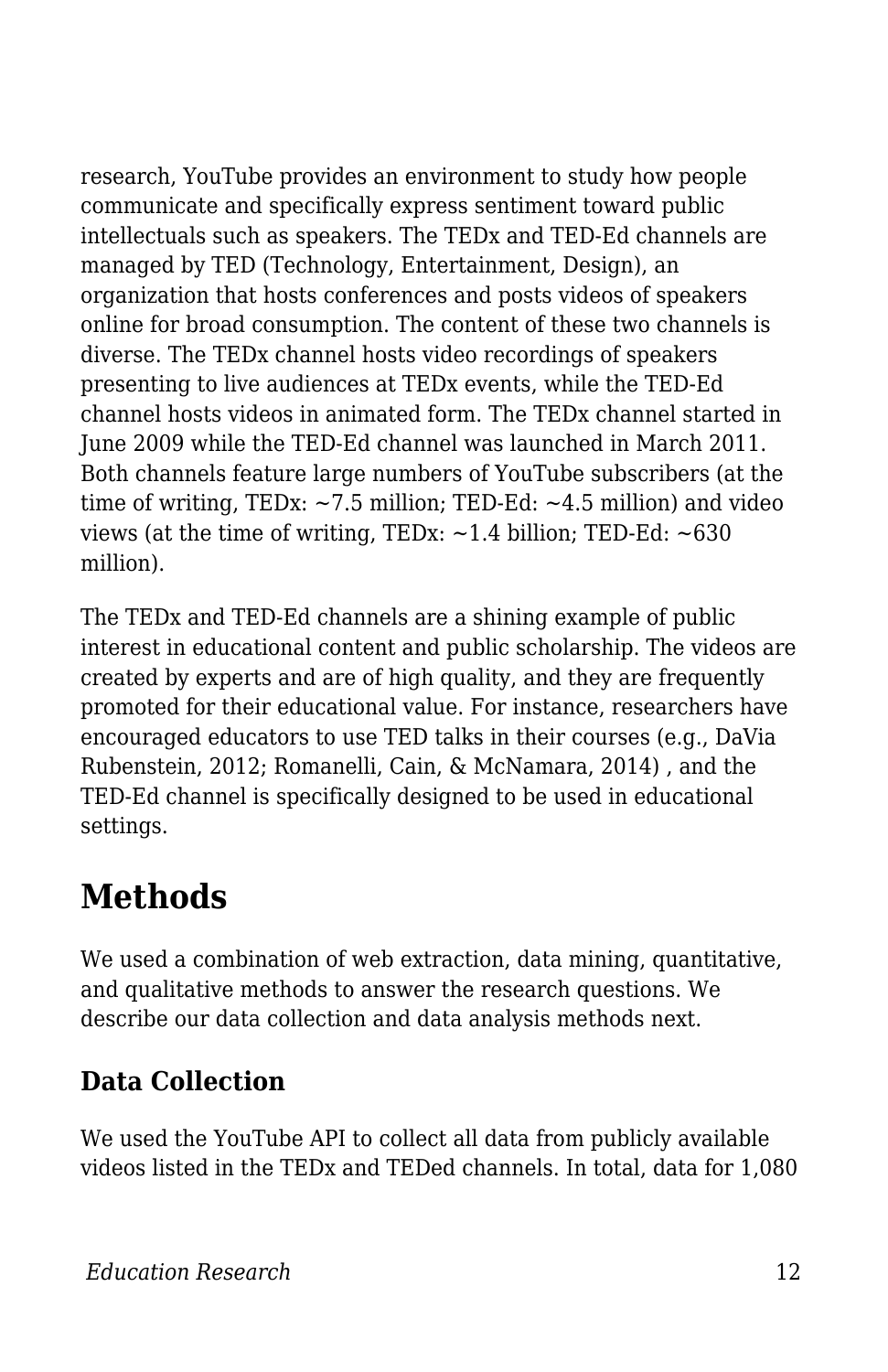videos were collected from the TEDx and TEDed channels at a similar rate (570 for TEDx [or 52.8%] and 510 for TEDed [or 47.2%]; cf. Table 1). Videos were manually coded for presenter gender, format, and delivery language. If a presenter explicitly self-identified as a gender in the talk or used a gendered pronoun in the talk description, we used those self-identifications as the gender code; otherwise, we interpreted presenter gender from names and visual appearance.

| Format    | <b>Gender Videos</b> |       | Video<br><b>Comments</b> | Avg      | Comment n Comment n<br><b>SD</b> |
|-----------|----------------------|-------|--------------------------|----------|----------------------------------|
| Raw       |                      |       |                          |          |                                  |
| Talk      | Female               | 169   | 95,593                   | 565.64   | 1,664.94                         |
| Talk      | Male                 | 432   | 261,765                  | 605.94   | 2,333.35                         |
| Animation |                      | 479   | 431,360                  | 900.54   | 1,649.78                         |
|           |                      | 1,080 | 788,718                  | 730.29   | 1,960.11                         |
| Included  |                      |       |                          |          |                                  |
| Talk      | Female               | 75    | 92,932                   | 1,239.09 | 2,328.55                         |
| Talk      | Male                 | 177   | 250,647                  | 1,416.08 | 3,484.31                         |
| Animation |                      | 413   | 431,360                  | 1,044.45 | 1,733.89                         |
|           |                      | 655   | 774,939                  | 1,165.32 | 2,395.08                         |

Table 1. Descriptive results of video and comment counts

All comments for each of these videos were then collected. Many videos (33.61%) did not return any comments, suggesting that either the video blocked comments or that it simply did not garner any interest from the community. Given that the minimum comment count for videos with more than zero comments was 25, we determined it most likely that zero comment counts reflected comment blocking on the video. As we considered comment counts as a binary variable of either commented or not commented, a small-to-moderate Pearson correlation was detected between format and commented,  $r = .375$ , p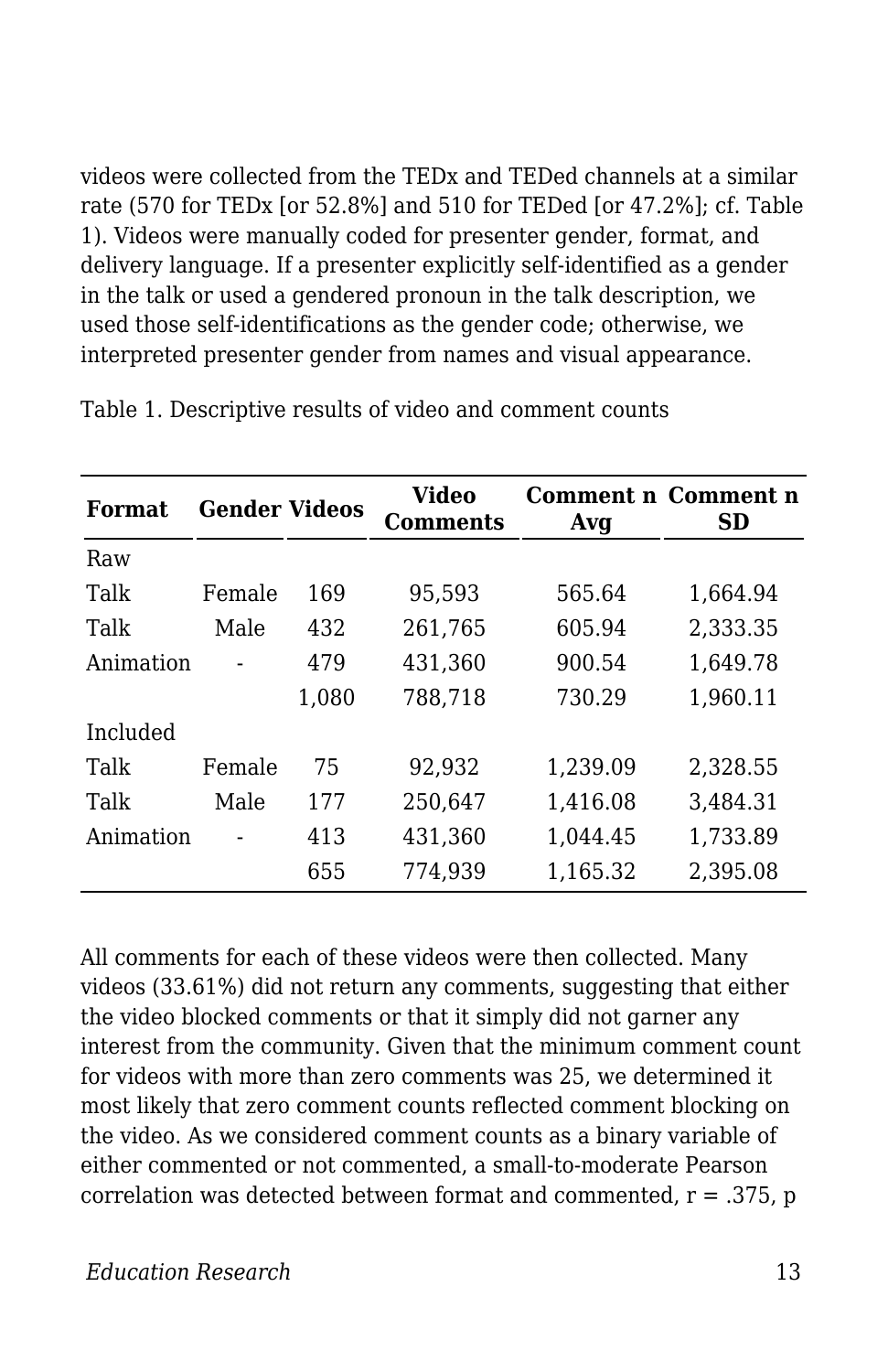< .01, revealing that animations were more likely to be commented upon than talks (i.e., less likely to be blocked). However, there was no significant correlation between gender and commented. So, we concluded that comment blocking was more likely for talks than for animations but that this blocking did not vary significantly by the gender of the presenter.

Excluding videos with comment counts of zero, the range of comment counts was 25 to 31,622,  $M = 1,100.03$ ,  $SD = 2,319.57$ , revealing strongly positive skew and large variation. A series of non-parametric Mann-Whitney U Tests indicated that comment counts (1) did not vary by gender but that (2) they were slightly higher for animations (Mdn  $=$  470) than for presentations (Mdn = 390), U = 56,953.5, p = .034, and (3) were much higher for English videos (Mdn  $=$  467) than for non-English videos (Mdn = 167.5),  $U = 8,134$ ,  $p = .00$ . Thus, we concluded that the number of comments was not influenced by gender but that animations elicited more comments than presentations and that English videos elicited more comments than their non-English counterparts.

#### **Comment Coding and Sentiment Analysis**

To consider each research question, we examined (amongst other things) comment order in replies. However, YouTube has not always had the reply feature, which allows users to comment in response to other comments, and previously users might respond to other comments by using an @ symbol at the beginning of the comment. In the data, the first instances of replies occurred on 11/7/2013, and so we excluded all comments from this analysis that occurred prior to this time. This reduced the total size of the comments dataset by only 9.23% to  $n = 703,340$ . We then organized comments into two groups, and we will operationalize our word use hereafter to delineate them as follows: (1) comments, representing top-level comments in response to the video, and (2) replies, representing replies to comments posted by other users. Comments and replies were almost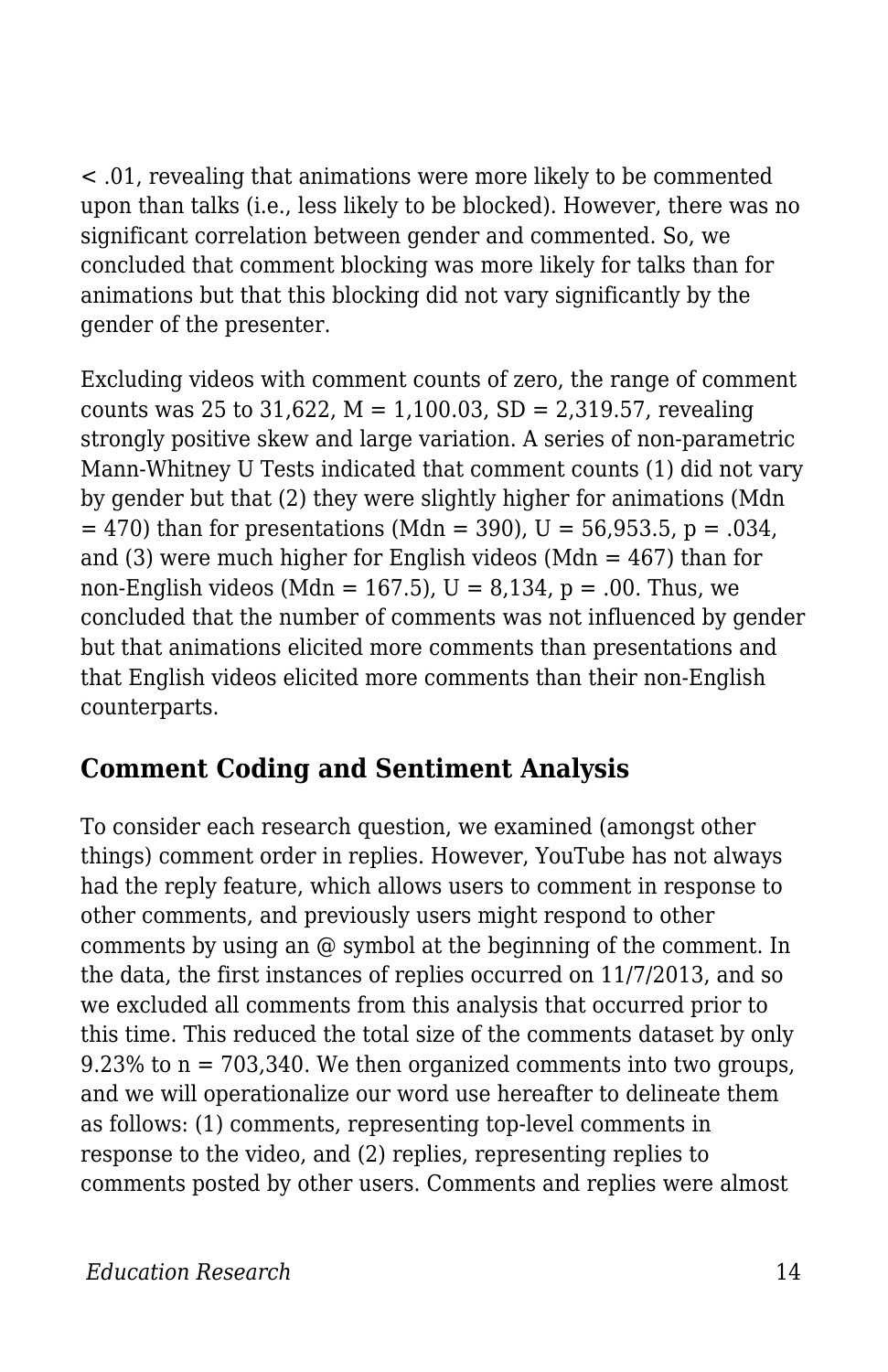equally represented in the dataset, with 354,539 comments and 348,800 replies.

We then used the open source sentiment analysis tool SentiStrength (Thelwall, Buckley, & Paltoglou, 2012) to generate sentiment scores for all comments and replies in the dataset. This tool has been used in prior literature and studies report that its precision is similar to human-level accuracy (e.g., Oksanen et al., 2015). SentiStrength generated two separate sentiment scores for each data item: positivity and negativity. Positivity was measured on a 1 to 5 scale, with 1 being neutral and 5 being extremely positive. Negativity was measured on a -1 to -5 scale, with -1 being neutral and -5 being extremely negative. This separation of sentiment into two separate constructs is grounded in literature in psychology (Berrios, Totterdell, & Kellett, 2015) that proposes that sentiment is constructed by counterbalancing these two separate phenomena. This is why it is possible to experience both positive and negative emotions at the same time (mixed emotions).

Comments and replies varied by sentiment along each of the 5-point spectra. Some example comments and replies exhibiting varying levels of sentiment are provided in Table 2. As these examples show, sentiment is a difficult phenomenon to understand with a single factor, because some forms of human expression will convey complex messaging with both highly positive and highly negative sentiment at the same time (such as in the mixed polarity examples). For this reason, we kept negativity and positivity as separate variables for our analyses moving forward.

Table 2. Example comments and replies at varying sentiment levels

|  | <b>Text</b> | <b>Negativity Positivity</b> | <b>Sentiment</b><br>Interpretation |
|--|-------------|------------------------------|------------------------------------|
|--|-------------|------------------------------|------------------------------------|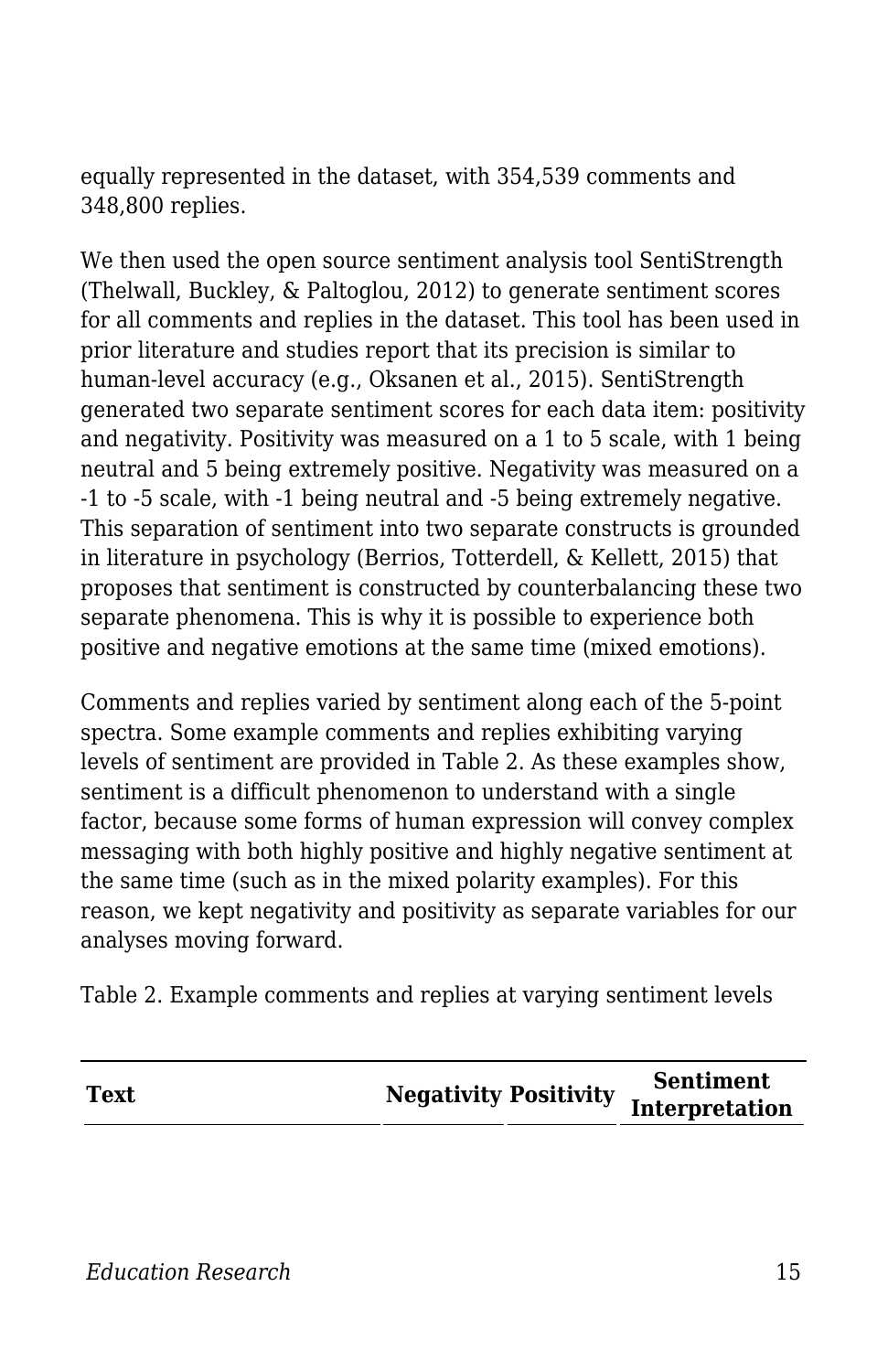| We actually wrote a<br>paragraph from the<br>Narcissis story. It was<br>PAINFUL!!!!                                                                                                                                                                                                                   | $-5$ | $\mathbf{1}$ | Very Negative  |
|-------------------------------------------------------------------------------------------------------------------------------------------------------------------------------------------------------------------------------------------------------------------------------------------------------|------|--------------|----------------|
| plus she's religious af and<br>eveytime I tell her to go see<br>a therapist she says that<br>God is the only one she'll<br>talk to that why I fucking<br>hate religions                                                                                                                               | -5   | 1            | Very Negative  |
| I have motion sickness. So,<br>long distance journey can<br>be unpleasant                                                                                                                                                                                                                             | -3   | 1            | Negative       |
| So where is your scientific<br>proof she is just out to sell<br>books?  If she is right<br>then 99% of studies are<br>flawed. That pesky placebo<br>is such a problem, isn't it?                                                                                                                      | -3   | 1            | Negative       |
| It can be pretty annoying<br>because the sperm cell and<br>easily fertilize the egg all of<br>the sudden.  Fortunately,<br>there are less than a<br>hundred fumale in the<br>world and they are only<br>found in very few parts of<br>South Africa. Then it's easy<br>for their stomach to<br>explode | -3   | 3            | Mixed Polarity |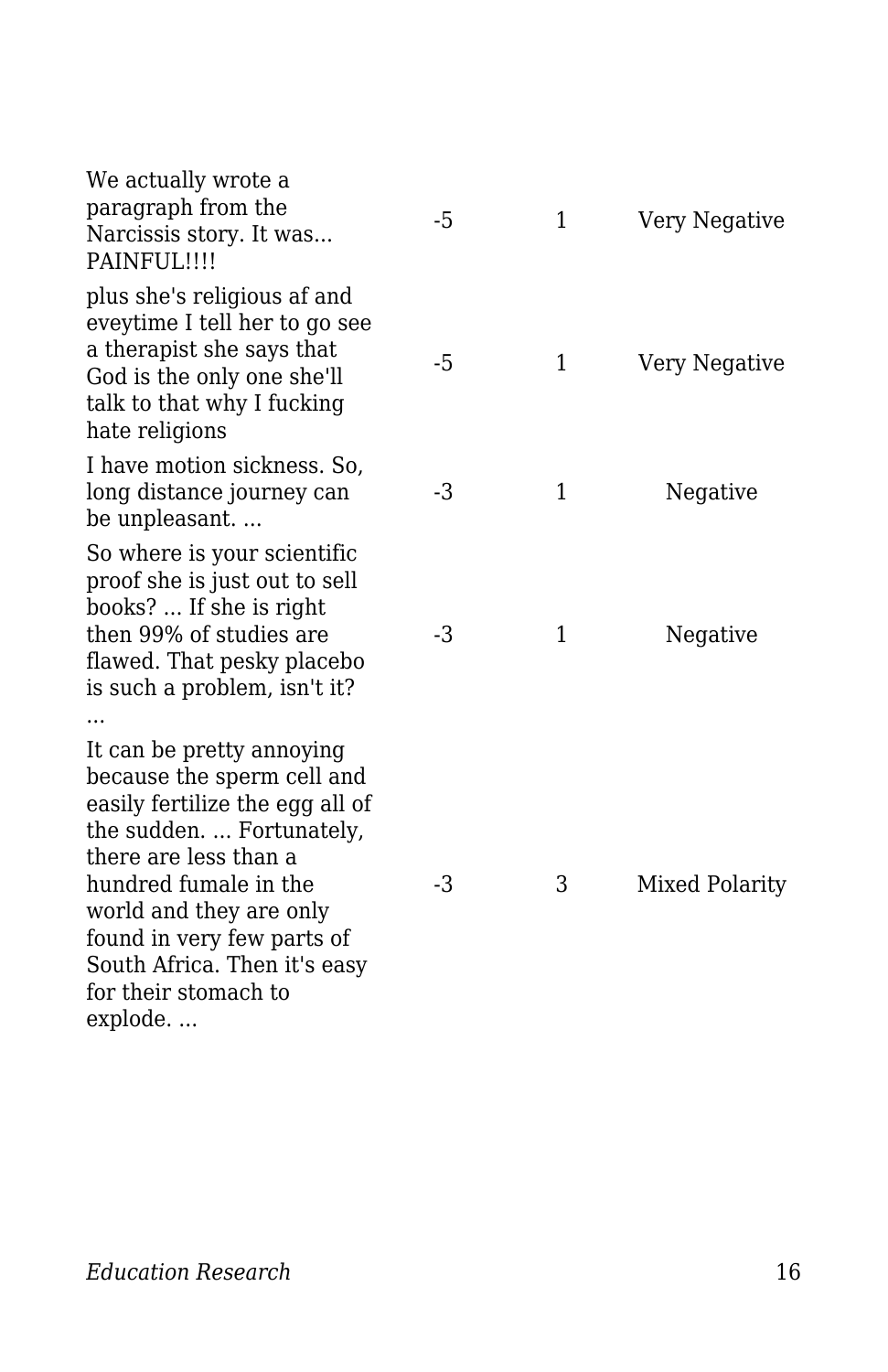| You must be joking.<br>Besides that though<br>constructed languages are a<br>breed all their own and<br>they, while less of a concern<br>than natural languages in<br>most cases, should not be<br>ignored.                                                                                                           | -3   | 3 | Mixed Polarity            |
|-----------------------------------------------------------------------------------------------------------------------------------------------------------------------------------------------------------------------------------------------------------------------------------------------------------------------|------|---|---------------------------|
| God I'm from germany and I<br>fucking hate this techno<br>trash but this guy is<br>absolutely amazing :D<br>insane beatboxer and really<br>funny comedian at the same<br>time c:                                                                                                                                      | $-5$ | 5 | Extreme Mixed<br>Polarity |
| YET, he fucking loved every<br>inch of his life and had no<br>regrets, he inspired people<br>and died doing what he<br>loves. Dumb cuntlosers<br>hating on him or criticizing<br>him doesn't matter as his<br>life was perfect and<br>fulfilled, he found life and<br>his soul was intact. So, go<br>get a life bitch | -5   | 5 | Extreme Mixed<br>Polarity |
| This made me ask myself:<br>Where am I going with my<br>life?                                                                                                                                                                                                                                                         | $-1$ | 1 | Neutral                   |
| How did you know the<br>narrator's name? Does it<br>say somewhere?                                                                                                                                                                                                                                                    | $-1$ | 1 | Neutral                   |
| Mann I love these riddles                                                                                                                                                                                                                                                                                             | -1   | 3 | Positive                  |
| Same lmao xD                                                                                                                                                                                                                                                                                                          | $-1$ | 3 | Positive                  |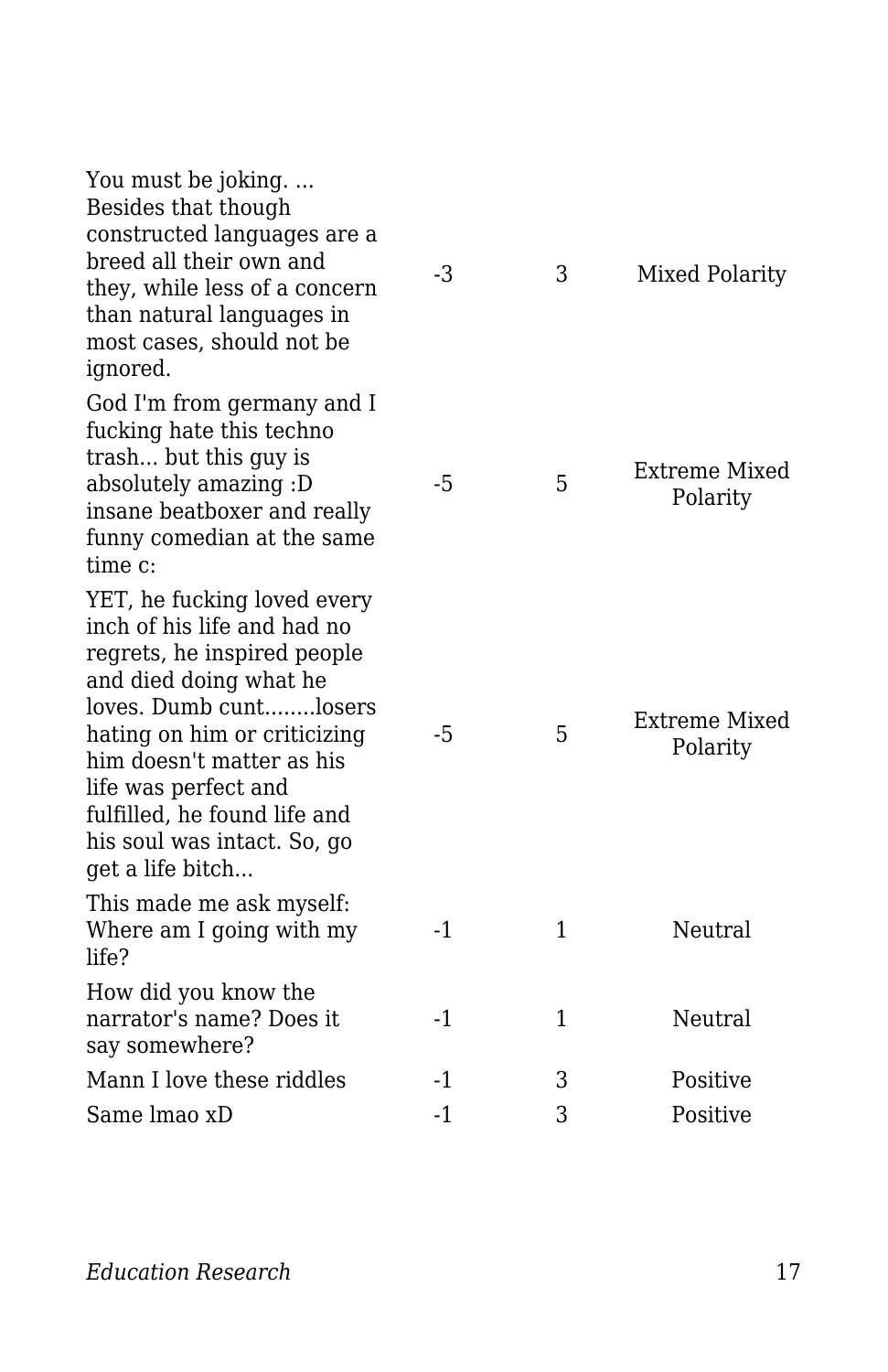| i really loved the closin<br>analogy she's recited. loved<br>her voice and smile it's<br>influential                  | $-1$ | 5. | Very Positive        |
|-----------------------------------------------------------------------------------------------------------------------|------|----|----------------------|
| it's not sad :) He knows and<br>share with us what<br>happiness love and hope<br>are As so many have no<br>idea about | $-1$ | 5. | <b>Very Positive</b> |

Generally speaking, we interpreted sentiment of an item as being directed toward parent items. That is, comment sentiment was directed toward the video, and reply sentiment was directed toward the video and/or parent comment (within the context of the video). In some of our analyses, we also incorporated a lag of up to four replies to account for replies responding to one another within the same comment thread. This was intended to account for sentiment effects over time (e.g., a negative reply engendering more negative replies). Various statistical tests were employed to answer each research question, which we will explain more within each of the appropriate results sections below.

### **Analytical Strategy**

In order to answer the question of how does the sentiment of comments, gender of presenter, and form of delivery influence subsequent replies, multiple regression in the framework of structural equation modeling (SEM) was employed. Multiple regression has the advantage of isolating unique contributions of variance of independent variables in the presence of other variables while the SEM framework has the ability to deal with missing data and the added flexibility to deal with relationships among independent variables. The assumptions that need to be met in order for the results of multiple regression to be valid are: (a) linearity of relations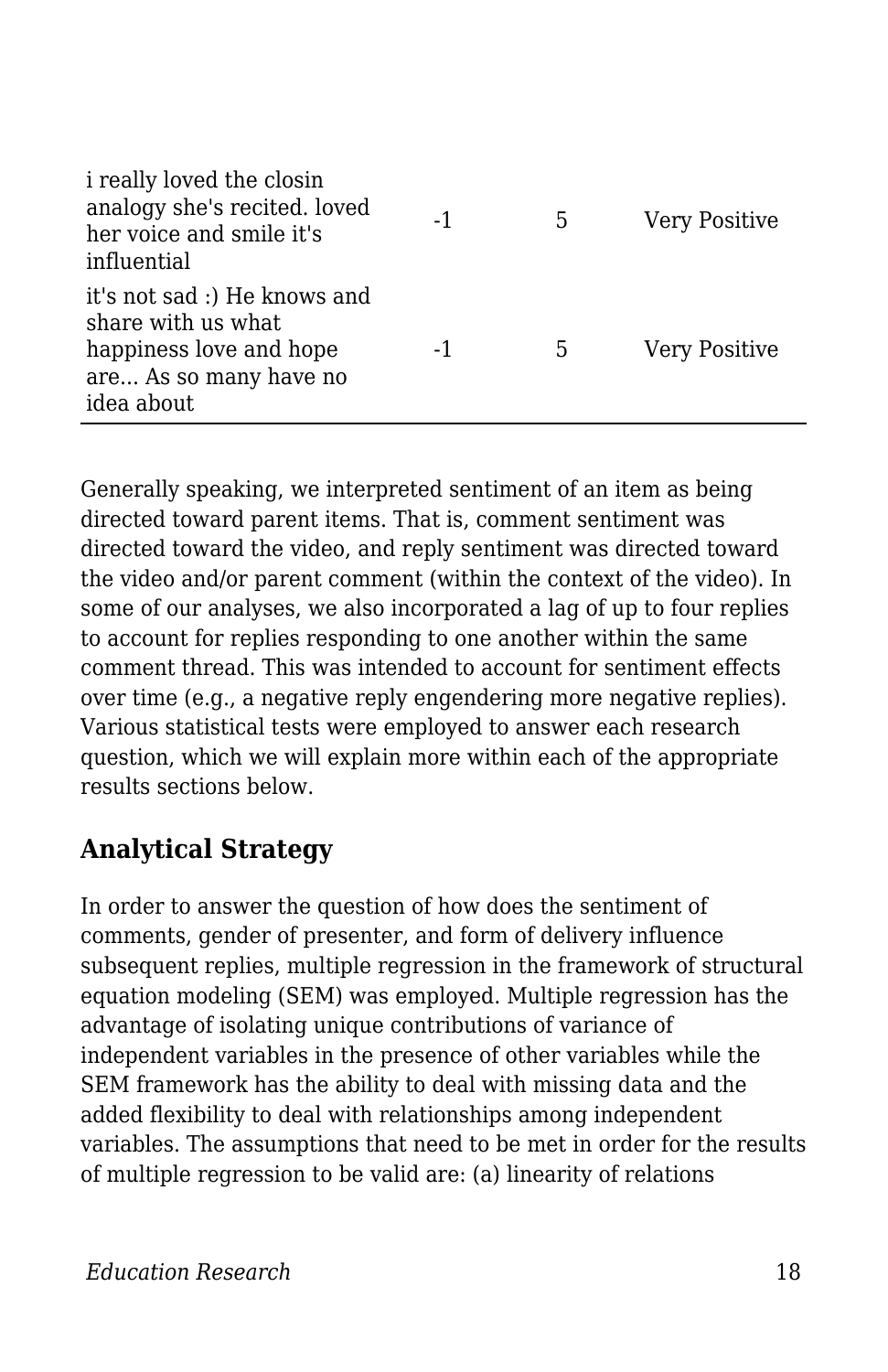between the independent and dependent variables (correct functional form), (b) independence of observations, (c) normality of the residuals, (d) equality of variance across the parameter space, (e) no extreme multicollinearity between the independent variables, and (f) no missing data in the independent or dependent variables. The assumptions of linearity, normality, and equality of variance will be checked with a histogram of residuals and a residual plot. The independence assumption is expected to be violated as there are theoretical clustering effects both at the comment and presenter level. This will be accounted for by employing multilevel modeling (Luke, 2004). The SEM framework allows the independent variables to be correlated with each other thus relaxing the multicollinearity assumption (Wang & Wang, 2012). The SEM framework also deals with missing data through the full information maximum likelihood (FIML) technique that has been shown to be more robust to missingness than listwise deletion or mean imputation (Little & Rubin, 2014). All analyses were performed in the SEM program Mplus 7.4 simultaneously (Muthén & Muthén, 1998-2015).

### **Limitations and Delimitations**

This study faces a number of limitations and delimitations. First, the results are bound by the context of the study, and may not apply to platforms other than YouTube (e.g., lectures posted on Facebook or a publicly available video-hosting site) or video types other than TEDstyle YouTube lectures (e.g., instructional videos, step-by-step tutorials, etc). Second, results may only apply to those presenters whose videos garner popularity or pass a certain view/comment threshold. Third, it is unclear whether TEDx and TED-Ed commenters are reflective of the larger YouTube community or of the online commenters in general. Finally, the research focuses on computational evaluations of expressed sentiment. Sentiment is a complicated construct. For example, an individual can reply in an ironic - and thus positive - manner to a negative sentiment and perpetuate negativity. We've taken a number of steps to address this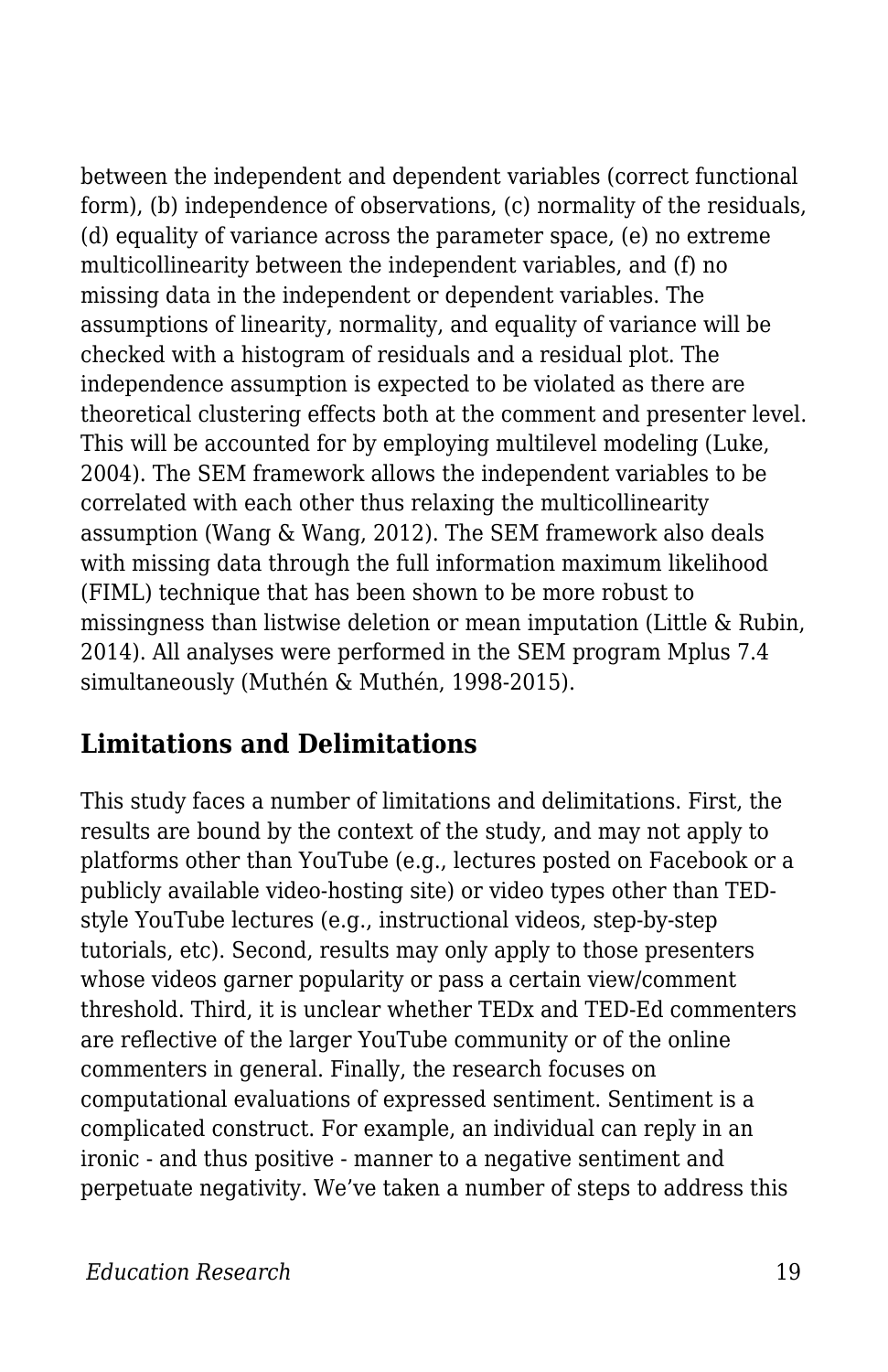issue, such as for example disaggregating comments and replies and focusing our research on comments as a means to understand sentiment toward video vis-a-vis sentiment toward others commenters. Nonetheless, to gain a deeper understanding of sentiment, harassment, and civility more robust qualitative methods are necessary in future research. Though these limitations and delimitations reduce the scope of the study, we do not believe that they pose significant threats to the validity and reliability of the results presented herein. Readers however should keep these in mind when interpreting the results and considering how those might apply in their own contexts.

## **Results**

Participation in these videos tended to represent standalone commenting rather than ongoing participation by the same users. Most commenters only posted 1 comment (Mdn =  $1$ , M =  $2.04$ , SD = 4.83) on 1 video (Mdn = 1, M = 1.38, SD = 1.43). In fact, 92.8% of users only commented on 2 or fewer videos. If a commenter left 15 comments or posted on 7 or more videos, then they were in the top 1% of participants for commenting frequency. This revealed strongly positive skew in commenting and suggested that very few participants engaged in conversations about TED talk channel videos over a period of time but that most seemed to be drawn to a specific video or topic in a standalone manner. We will now proceed to provide results on sentiment of these comments, variables that influenced sentiment, and the projected effects that sentiment-based moderation would have had on content.

### **RQ1. Sentiment Toward YouTube TED Talks**

Across the entire dataset, 0.6% of comments and 0.67% of replies were extremely negative. Conversely, 0.28% of comments and 0.1% of replies were extremely positive (cf. Table 3). Thus, both scales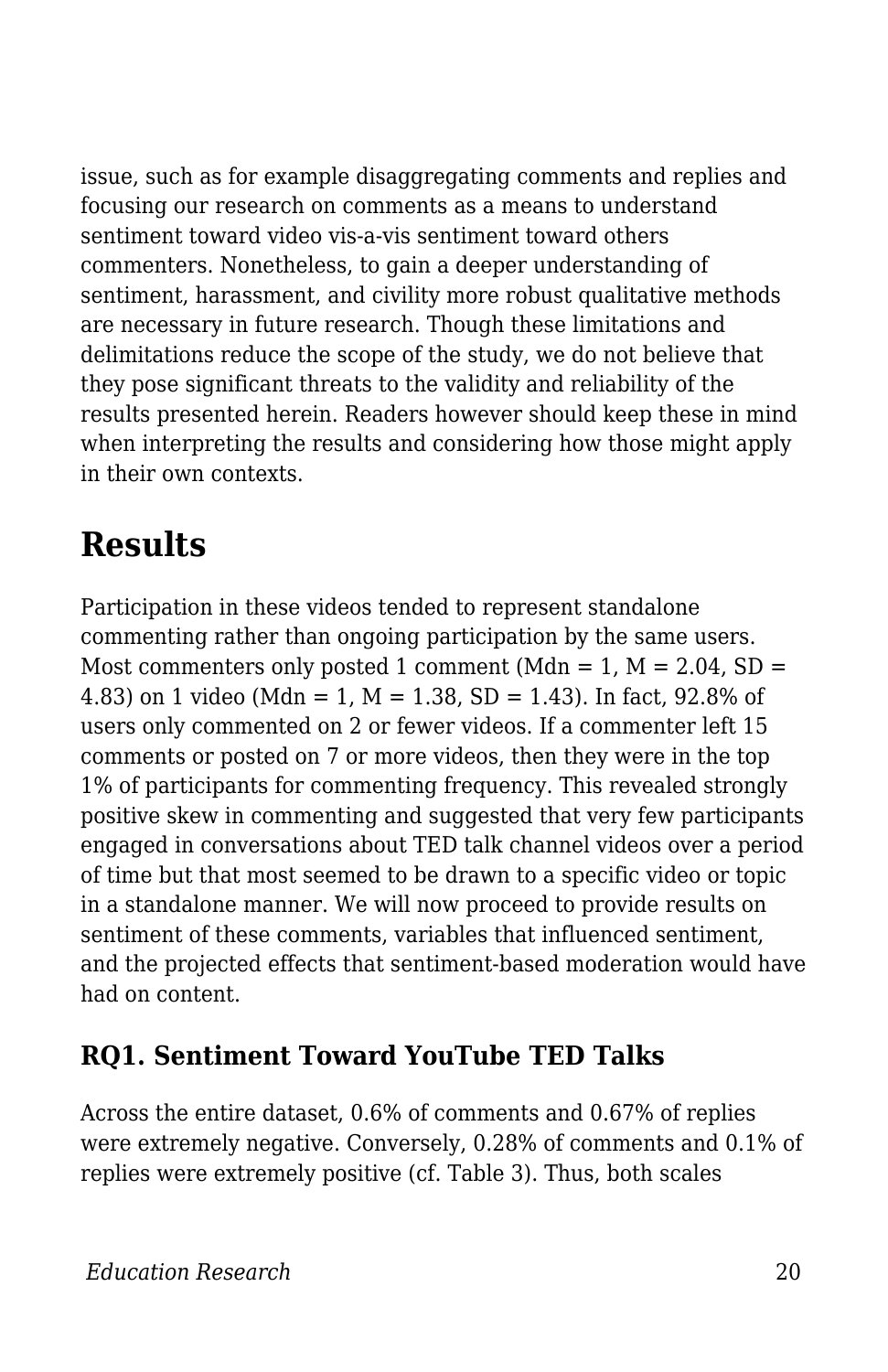revealed that most comments and replies skewed toward neutrality (rather than polarity) in sentiment, with 63.48% of comments and 58.85% of replies exhibiting no negativity and 50.14% of comments and 57.48% of replies exhibiting no positivity. Depending upon where we set our sentiment expectations, this finding might mean very different things. A more calloused reader might, for instance, interpret this to mean that only a very small percentage of comments exhibited any form of negativity, while a more sensitive reader might interpret this to mean that one-third to one-half of comments were negative in some way. In either case, some level of negativity (e.g., disagreement) should be expected in any space where ideas are shared and explored, but extreme cases of negativity did not seem to be the norm in the dataset.

|                |       | <b>Comments</b> |               |            | <b>Replies</b> |               |
|----------------|-------|-----------------|---------------|------------|----------------|---------------|
|                | n     | 354,539 50.41%  |               | n          | 348,800 49.59% |               |
|                |       |                 |               | Negativity |                |               |
|                | Value | n               | %             | Value      | n              | %             |
| Most Polarized | -5    | 2,140           | 0.60%         | $-5$       | 2,339          | 0.67%         |
|                | $-4$  | 24,431          | 6.89%         | -4         | 26,154 7.50%   |               |
|                | $-3$  | 34,335          | 9.68%         | $-3$       |                | 42,431 12.16% |
|                | -2    |                 | 68,583 19.34% | $-2$       |                | 72,591 20.81% |
| Most Neutral   | $-1$  | 225,050 63.48%  |               | $-1$       | 205,285 58.85% |               |
|                |       |                 |               | Positivity |                |               |
|                | Value | n               | %             | Value      | n              | %             |
| Most Polarized | 5     | 999             | 0.28%         | 5          | 335            | 0.10%         |
|                | 4     | 12,002          | 3.39%         | 4          | 5,963          | 1.71%         |
|                | 3     | 67,187          | 18.95%        | 3          | 43,251         | 12.40%        |
|                | 2     |                 | 96,583 27.24% | 2          |                | 98,748 28.31% |

Table 3. Video top-level comment sentiment frequencies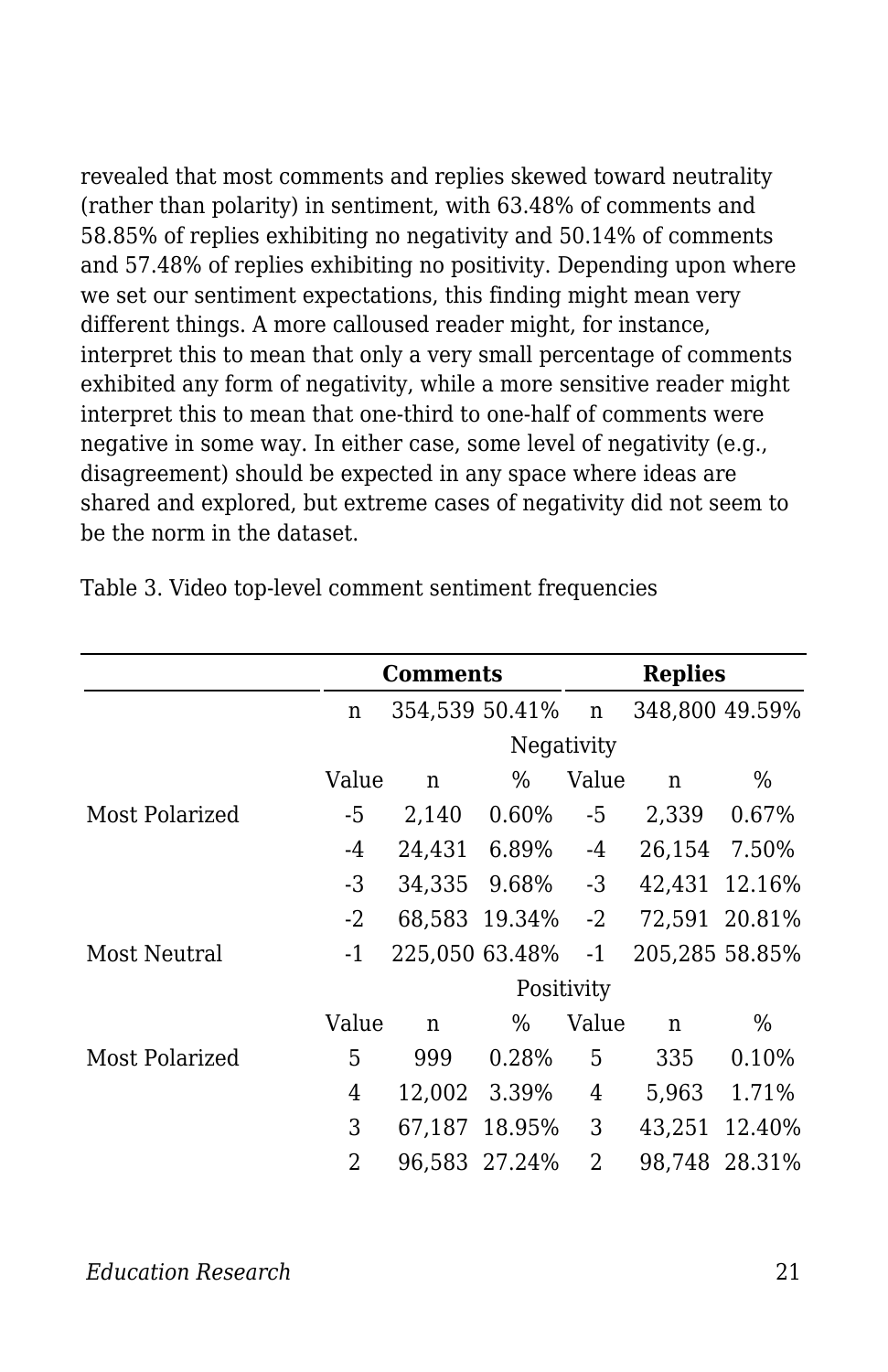To develop a cursory understanding of sentiment toward specific topics, we extracted keywords from video titles and descriptions, ignoring stopwords. We then calculated average sentiment for videos that used common keywords and found that some video topics were descriptively more likely to exhibit positive sentiment in comments and replies (e.g., beauty, passion, career), while others appeared much more likely to exhibit negative sentiment (e.g., cancer, college, pain; cf. Fig. 1). Further analysis of these differences exceeded the scope of this study but would likely be fruitful for future research.



Fig. 1. Polarity and neutrality of some common topical keywords from titles and descriptions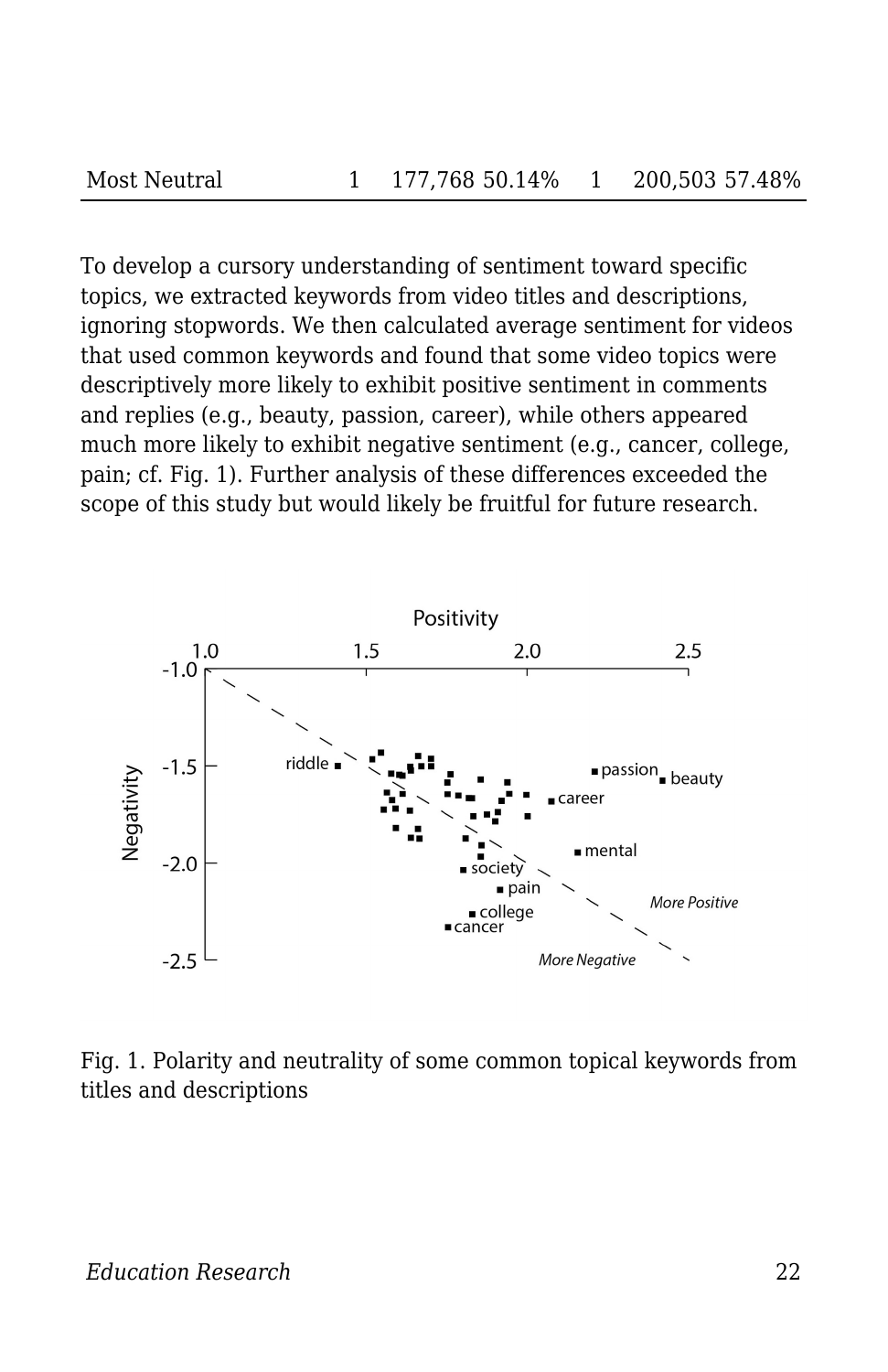### **RQ2. Influence of Speaker Gender, Delivery Format, and Comment Threading on Sentiment**

Sentiment analysis revealed fairly similar positivity and negativity across comments by gender and delivery format groups, with animations exhibiting the lowest absolute values and female speakers exhibiting the highest (cf. Table 4). Animations also exhibited the lowest variation in values, and female speakers exhibited the highest.

|                |      | <b>Positivity</b> | <b>Negativity</b> |           |
|----------------|------|-------------------|-------------------|-----------|
|                |      |                   |                   |           |
|                | М    | SD.               | М                 | <b>SD</b> |
| Animation      | 1.55 | 0.76              | $-1.63$           | 0.94      |
| Female Speaker | 1.94 | 0.94              | $-1.83$           | 1.09      |
| Male Speaker   | 1.82 | 0.90              | $-1.63$           | 0.97      |

Table 4. Sentiment differences of comments and replies by gender of video presenter

In addition to these variables, we also anticipated that the sentiment of a reply's parent comment and the sentiment of previous replies in a comment thread might influence the sentiment of subsequent replies. For example, if one user left a very negative comment on a video, subsequent users replying to that comment might also be very negative as well. Alternatively, subsequent users might post less negative or more positive comments to counteract the original negativity. For this reason, we included the sentiment of each reply's parent comment and the sentiment of up to four previous replies as lagged variables (e.g., N-1 refers to the reply preceding the studied reply with a lag of 1). Table 5 shows the descriptive statistics of the variables used in the multilevel regression model divided up by level. The reply-level predictors show the statistics for the sentiment level of the previous replies in the thread (up to 5) as well as the cardinality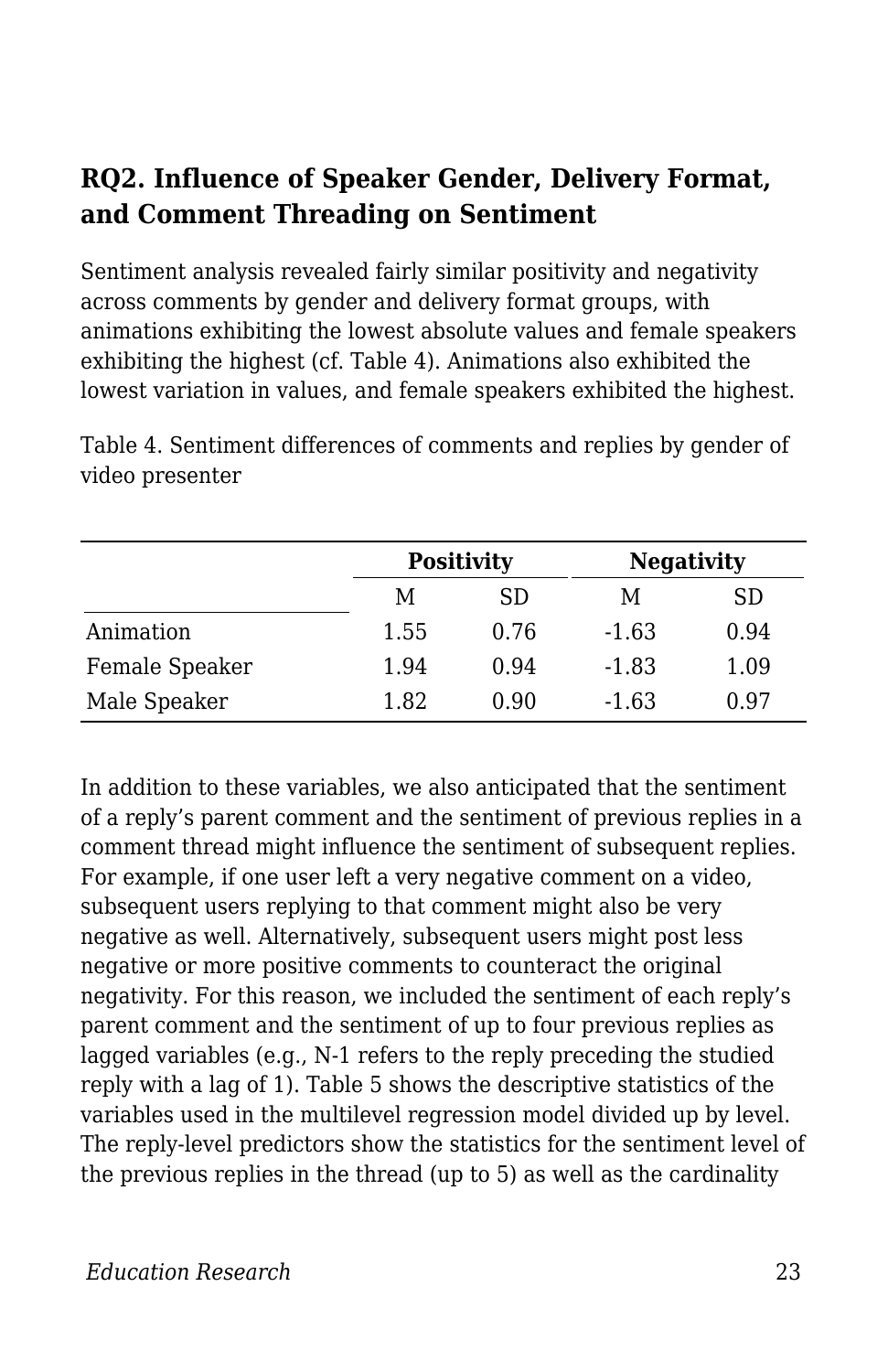(the number in the thread of the reply). The sample size of the sentiment level of the previous replies decreased as the number of replies increased. This reflects the fact that some of the threads were small and had few replies. This missingness was handled by the FIML technique. The sample size at the different levels reflects the unique number of parent comments and presentation types.

Table 5. Descriptive statistics of variables in multilevel regression model

| Variable                            | n             |         | <b>Mean Variance Min</b> |         | Max         |
|-------------------------------------|---------------|---------|--------------------------|---------|-------------|
| Outcomes                            |               |         |                          |         |             |
| Positive Sentiment (PS) of<br>reply | 348,800       | 1.69    | 0.61                     | 1.00    | 5.00        |
| Negative Sentiment (NS) of<br>reply | 348,800 -1.70 |         | 0.98                     | $-5.00$ | $-1.00$     |
| Reply Level Predictors              |               |         |                          |         |             |
| PS of previous N-1 reply            | 290,501       | 1.58    | 0.60                     | 1.00    | 5.00        |
| PS of previous N-2 reply            | 253,731       | 1.58    | 0.60                     | 1.00    | 5.00        |
| PS of previous N-3 reply            | 226,608       | 1.57    | 0.60                     | 1.00    | 5.00        |
| PS of previous N-4 reply            | 205,651       | 1.57    | 0.60                     | 1.00    | 5.00        |
| NS of previous N-1 reply            | 290,501       | $-1.72$ | 1.00                     | $-5.00$ | $-1.00$     |
| NS of previous N-2 reply            | 253,731       | $-1.73$ | 1.01                     | $-5.00$ | $-1.00$     |
| NS of previous N-3 reply            | 226,608 -1.73 |         | 1.02                     | $-5.00$ | $-1.00$     |
| NS of previous N-4 reply            | 205,651 -1.73 |         | 1.02                     | $-5.00$ | $-1.00$     |
| Cardinality of Reply                | 348,800 20.19 |         | 1,684.15                 |         | 1.00 500.00 |
| Comment Level Predictors            |               |         |                          |         |             |
| Number of replies                   | 51,807        | 5.97    | 199.13                   | 1.00    | 497.00      |
| <b>Parent Comment PS</b>            | 58,107        | 1.70    | 0.73                     | 1.00    | 5.00        |
| Parent Comment NS                   | 58,107        | $-1.84$ | 1.12                     | $-5.00$ | $-1.00$     |
| Presenter Level Predictors          |               |         |                          |         |             |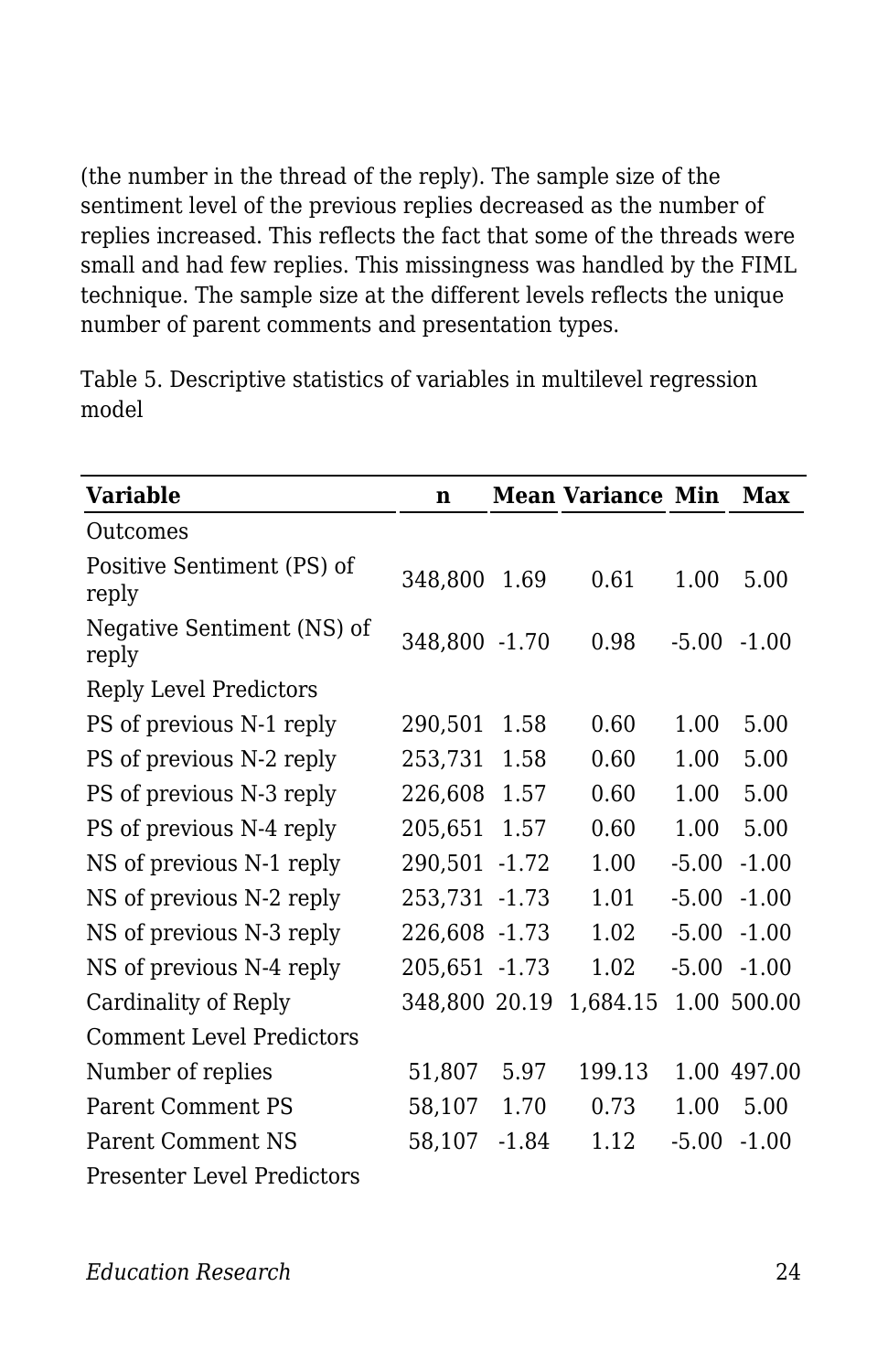| Male Presenter Dummy<br>Variable         | 659. | 0.26                        | 0.19 | $0.00 \quad 1.00$ |  |
|------------------------------------------|------|-----------------------------|------|-------------------|--|
| Animation Presentation<br>Dummy Variable | 659  | $0.62$ $0.24$ $0.00$ $1.00$ |      |                   |  |

The assumptions of linearity, normality, and equality of variance was checked by visual inspection of the histogram of the residuals and the residual plot. This data violated the assumption of normality because of the discrete nature of the data but as the sample size is large, which invokes the central limit theorem, and MPLUS estimates its parameters with the Huber-White correction for non-normality (Huber, 1967) this violation need not be of concern. The assumption of linearity and equality of variance were not violated according to the plots.

Table 2 shows the intraclass correlations (ICCs) and the design effects (DEFFs) of the clustering effects of parent comment and presenter. Muthén and Satorra (1995) demonstrated that a DEFF, which is a function of sample size and the ICCs, is a measure of the effect of clustering on your parameter estimates. If a DEFF is lower than two, then you can ignore that level of clustering. Table 6 shows that the DEFFs for positive and negative sentiment were lower than two at the parent comment level. Nevertheless, this model was still included in the model to more accurately reflect the reality of the situation. The DEFFs for the presenter level were quite high as the average sample size per presenter was also high, meaning that this level needed to be included in the analysis.

Table 6. Design effects of positive sentiment and negative sentiment of replies at the level of parent comment and presenter

|--|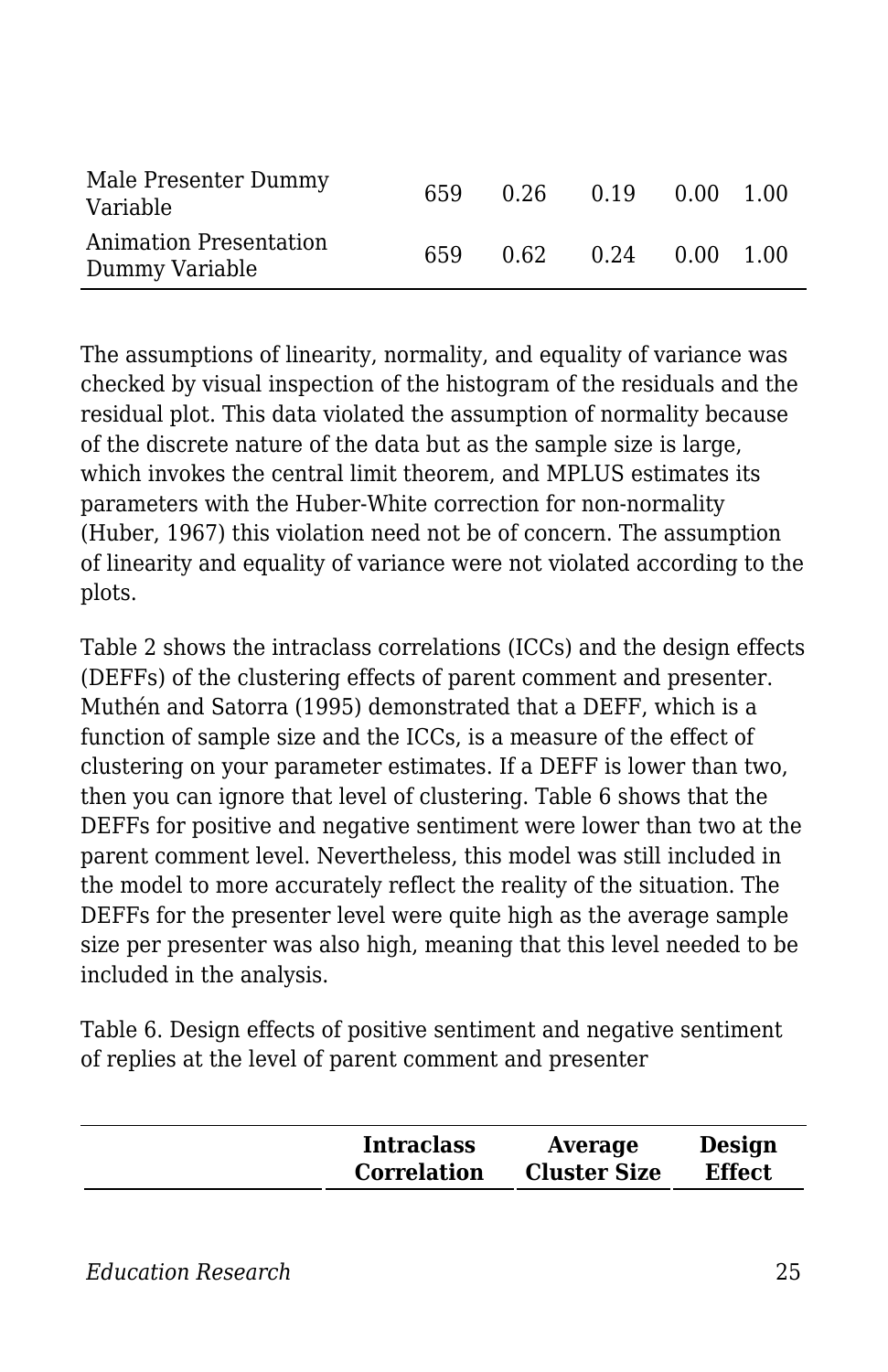| Parent Comment Level             |      |        |       |
|----------------------------------|------|--------|-------|
| Positive Sentiment of<br>replies | 0.06 | 6.28   | 1.33  |
| Negative Sentiment of<br>replies | 0.08 | 6.28   | 1.40  |
| Presenter Level                  |      |        |       |
| Positive Sentiment of<br>replies | 0.04 | 603.01 | 22.67 |
| Negative Sentiment of<br>replies | 0.06 | 603.01 | 35.31 |

Table 7 shows the multilevel results of the covariates on the positive sentiment and negative sentiment of replies. These results were run simultaneously in an SEM framework allowing positive sentiment and negative sentiment of a reply to covary. The results showed very little predictive power of the covariates at the reply level  $(R^2=0.01$  for positive sentiment,  $R^2=0.01$  for negative sentiment), and the standardized betas for the previous replies' sentiments were very low. This indicated that the sentiment of previous replies and the cardinality of the reply did not predict the positive or negative sentiment of the subsequent reply.

Table 7. Multilevel Regression results of covariates on positive and negative sentiment of replies

| В                                   | SE. | B               | SE.            |                                                                                          |
|-------------------------------------|-----|-----------------|----------------|------------------------------------------------------------------------------------------|
| Reply Level Predictors<br>$0.05***$ |     |                 |                |                                                                                          |
|                                     |     | $0.00 \pm 0.06$ | <b>Outcome</b> | Positive Sentiment Negative Sentiment<br>(higher is more polar) (higher is more neutral) |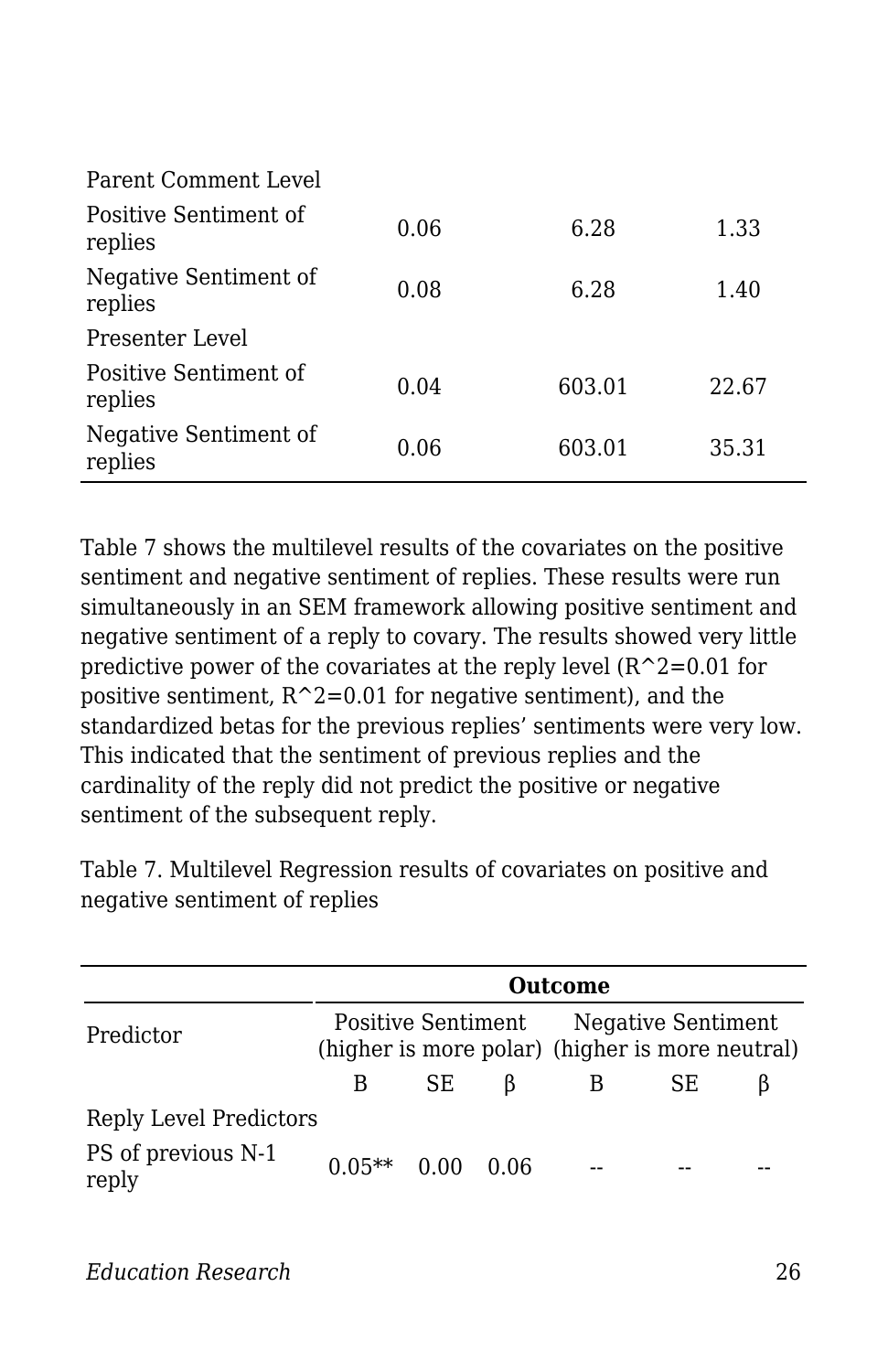| PS of previous N-2<br>reply                        | $0.05**$  | 0.00 | 0.05    |           |      |           |  |  |  |  |
|----------------------------------------------------|-----------|------|---------|-----------|------|-----------|--|--|--|--|
| PS of previous N-3<br>reply                        | $0.02**$  | 0.00 | 0.02    |           |      |           |  |  |  |  |
| PS of previous N-4<br>reply                        | $0.02**$  | 0.00 | 0.02    |           |      |           |  |  |  |  |
| NS of previous N-1<br>reply                        |           |      |         | $0.08**$  | 0.00 | 0.08      |  |  |  |  |
| NS of previous N-2<br>reply                        |           |      |         | $0.06**$  | 0.00 | 0.06      |  |  |  |  |
| NS of previous N-3<br>reply                        |           |      |         | $0.02**$  | 0.00 | 0.02      |  |  |  |  |
| NS of previous N-4<br>reply                        |           |      |         | $0.02**$  | 0.00 | 0.03      |  |  |  |  |
| Cardinality of Reply                               | $0.00**$  | 0.00 | 0.02    | $-0.00**$ | 0.00 | $-0.02$   |  |  |  |  |
| $R^2$                                              | $0.01**$  | 0.00 | NA      | $0.00**$  | 0.00 | NA        |  |  |  |  |
| <b>Comment Level Predictors</b>                    |           |      |         |           |      |           |  |  |  |  |
| Number of replies                                  | $0.00**$  | 0.00 | $-0.03$ | 0.00      | 0.00 | $-0.01$   |  |  |  |  |
| <b>Parent Comment PS</b>                           | $0.07**$  | 0.00 | 0.42    | $-0.02**$ | 0.00 | $-0.10$   |  |  |  |  |
| <b>Parent Comment NS</b>                           | $-0.03**$ | 0.00 | $-0.24$ | $0.11**$  | 0.00 | 0.53      |  |  |  |  |
| $R^2$                                              | $0.27**$  | 0.01 | NA      | $0.31**$  | 0.01 | NA        |  |  |  |  |
| <b>Presenter Level Predictors</b>                  |           |      |         |           |      |           |  |  |  |  |
| Male Presenter<br>Dummy Variable                   | $-07**$   | 0.02 | $-0.52$ | $0.10**$  | 0.03 | 0.62      |  |  |  |  |
| Animation<br><b>Presentation Dummy</b><br>Variable | $-0.21**$ | 0.02 | $-1.70$ | $0.14**$  | 0.02 | 0.87      |  |  |  |  |
| $R^2$                                              | $0.44**$  | 0.04 | NA      | $0.08**$  | 0.03 | <b>NA</b> |  |  |  |  |

\*\* Indicates significance at the p < .01 level.

The covariates at the parent comment level were more predictive than the reply level (R^2=0.27 for positive sentiment, R^2=0.31 for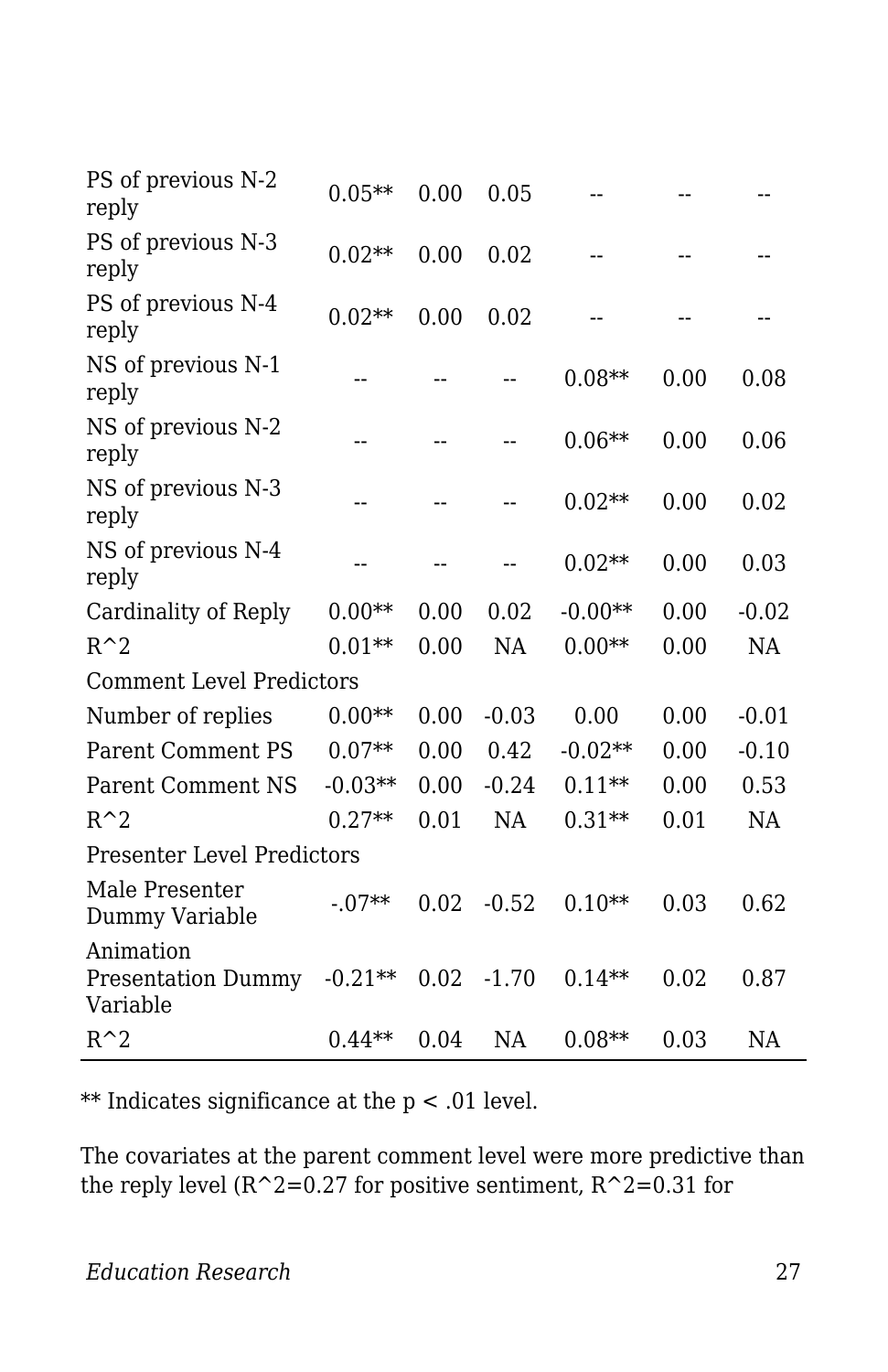negative sentiment). The number of replies, did not statistically predict the negative sentiment of a reply  $(\beta = -0.01, p = 0.13)$ , and while it did statistically predict positive sentiment, the standardized beta was very small ( $β = -0.03$ ,  $p = 0.01$ ). Parent comment positive sentiment was positively predictive of reply positive sentiment ( $\beta$  =  $0.42$ ,  $p < 0.01$ ), meaning that positive comments begat positivity in replies; and parent comment negative sentiment was positively predictive of reply negative sentiment ( $\beta = 0.53$ ,  $p < 0.01$ ), meaning that negative comments begat negativity in replies. Each of these effects accounted for about one-half of a standard deviation in reply sentiment variance. Conversely, parent comment negative sentiment was negatively predictive of reply positive sentiment ( $\beta = -0.24$ , p < 0.00), meaning that less polarity in comment negativity yielded less polarity in reply positivity; and parent comment positive sentiment was weakly negative predictive of reply negative sentiment ( $\beta = -0.10$ ,  $p < 0.01$ ), meaning that polarity in comment positivity also somewhat increased polarity in reply negativity. Taken together, these results indicated that greater polarity in the comment led to greater polarity in replies in all variable instances.

The covariates at the presenter level were predictive of reply positive sentiment  $(R^2=0.44)$  but were only weakly predictive of reply negative sentiment  $(R^2=0.08)$ . Being a male presenter led to greater neutrality in both positivity (β = -0.52, p < 0.01) and negativity (β =  $0.62$ ,  $p < 0.01$ ), meaning that female presenters experienced greater polarity in replies accounting for more than one-half of a standard deviation. Additionally, the animation format neutralized both the negativity (β = 0.87, p < 0.01) and positivity of replies (β = -1.70, p < 0.01) at a very high rate, meaning that the presenter format faces much more positivity and negativity in replies. These results indicated that presenter gender and video format influenced the sentiment of replies all the way down and not just the initial comments that were directed toward the video.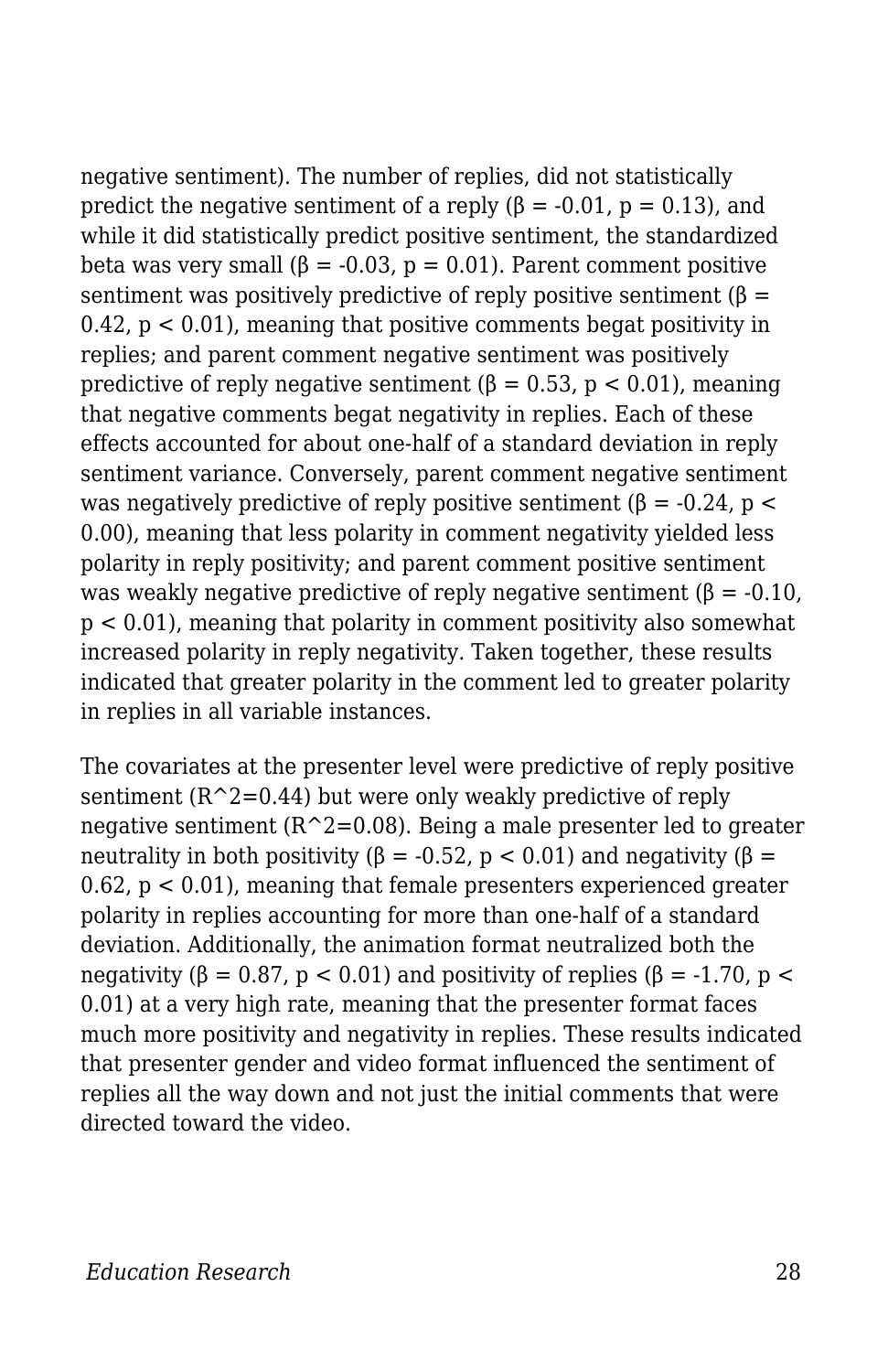### **RQ3. Projected Effects of Moderation**

To test the effect that increased moderation might have had on the dataset, we compared the number of replies with negative sentiment against others that occurred in response to a negative comment. We found that if moderators had set their offensiveness threshold (i.e., that which they deemed to be too negative for the community) to -5 and deleted comments that met this criteria, it would have prevented only 4.36% of offensive replies and would have inadvertently also prevented 1.46% of all other replies (cf. Table 8). Though this percentage may seem low, it represents preventing non-offensive vs. offensive replies at a rate of 50-to-1, which means that such moderation would have impacted non-offensive replies much more than offensive replies. In contrast, if the offensiveness threshold was set to the very strict level of -2, this would have prevented 62.48% of offensive replies along with 46.63% of non-offensive replies. This represents a much higher occurrence of overall censorship (53.15% of all replies), but it also would reduce the non-offensive to offensive rate at which replies were prevented to almost 1-to-1. Herein the difficulty of comment moderation is made apparent in that the level of moderation must be weighed by its impact on both negative community behaviors (offensive replies) as well as positive community behaviors (non-offensive replies). Notably, however, even by employing the strictest offensiveness threshold available (-2), we were only able to prevent 68.75% of the most offensive replies (-5) and 62.48% of all offensive replies (-2 to -5). For this reason and the fact that replies overall were only slightly more negative than were comments, it seems that comment moderation based on sentiment would not be a reasonable solution to preventing offensive replies in a space like this.

Table 8. Projected effects of comment moderation on preventing offensive replies by threshold (-5 to -2)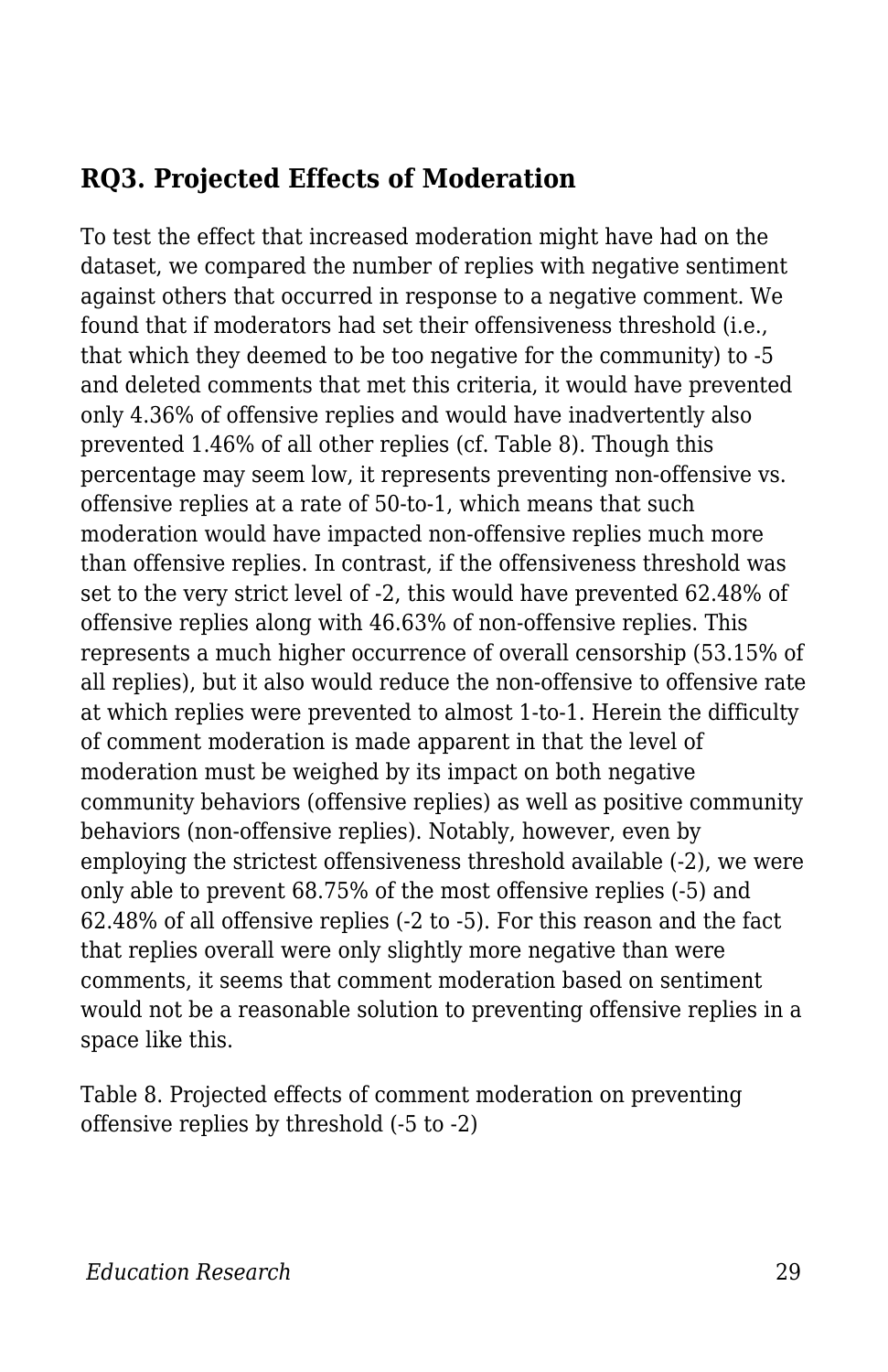| <b>Sentiment</b><br>of<br><b>Prevented</b> | n      | $\%$           | <b>Parent Comment Offensiveness</b><br><b>Threshold</b> |                               |        |        |  |
|--------------------------------------------|--------|----------------|---------------------------------------------------------|-------------------------------|--------|--------|--|
| <b>Replies</b>                             |        |                | -5                                                      | $-4$                          | -3     | $-2$   |  |
| -5 (Extremely<br>Negative)                 | 2,339  | 0.67%          | 4.36%                                                   | 30.74%                        | 48.14% | 68.75% |  |
| $-4$                                       | 26,154 | 7.50%          | 3.44%                                                   | 32.79%                        | 51.05% | 70.92% |  |
| -3                                         | 42.431 | 12.16%         | 2.23%                                                   | 18.68%                        | 40.24% | 63.19% |  |
| $-2$                                       | 72,591 | 20.81%         | 1.51%                                                   | 14.15%                        | 30.64% | 58.83% |  |
| $-1$ (Not<br>Negative)                     |        | 205,285 58.85% | 1.07%                                                   | 11.27%                        | 24.68% | 46.63% |  |
| <b>Total Replies Prevented</b>             |        | 1.50%          | 14.51%                                                  | 29.95%                        | 53.15% |        |  |
| <b>Offensive Replies Prevented</b>         |        |                | 4.36%                                                   | 32.62%                        | 44.49% | 62.48% |  |
| Non-Offensive Replies<br>Prevented         |        | 1.48%          | 12.90%                                                  | 26.24%                        | 46.63% |        |  |
| Non-Offensive to Offensive<br>Rate         |        | 50.33<br>to 1  |                                                         | 4.45 to 1 2.31 to 1 1.07 to 1 |        |        |  |

### **Discussion**

In this paper, we examined the sentiment expressed in response to TED talks posted on YouTube, the variables associated with said sentiment, and the projected effects that sentiment-based moderation would have had on posted content. We found that (a) overall most comments and replies are neutral in nature (vis-a-vis positive or negative polarity), (b) some topics are more likely than others to exhibit positive/negative sentiment, (c) videos of male presenters saw greater neutrality in both positivity and negativity, (d) videos of female presenters saw significantly greater polarity in replies, (e) animations neutralized both the negativity and positivity of replies at a very high rate, (f) gender and video format influenced the sentiment of replies and not just the initial comments that were directed toward the video, and (g) using sentiment as a way to moderate offensive content would have a significant effect on non-offensive content.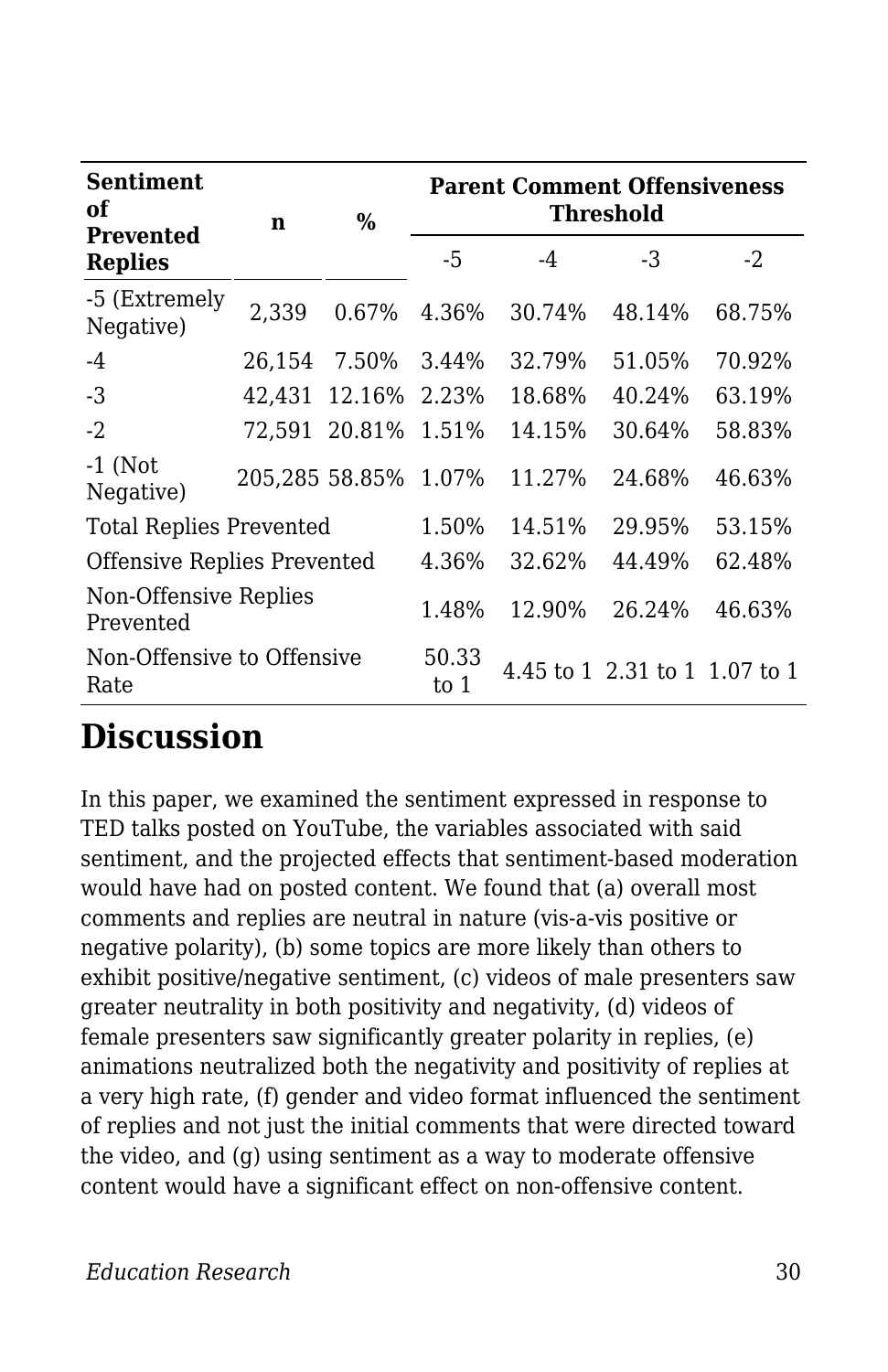These findings have significant implications.

Results suggest that negativity in comments and replies is common and unpredictable. Though some past scholarship suggests that scholars may potentially face negative experiences online, the bulk of the literature suggests positive outcomes for scholars who choose to participate online. Our research however demonstrates how common and widespread negativity may be in online contexts. Though the results presented here are bounded by the context of the study (i.e. TED talks posted on YouTube), they nonetheless provide a benchmark against which to compare future results in other settings (e.g., negativity on Twitter, Facebook, personal blogs). Furthermore, results suggest that negativity engenders negativity, while positivity engenders positivity (at least somewhat). This finding has significant implications for design and research. Design-wise, one possible approach to reduce negativity and harassment online may be to implement early-warning algorithms that track early signs of negativity to either predict negativity of greater magnitude or to encourage positivity to counteract negative trends. From a research perspective, it would be important to understand not just the reasons why negativity/positivity begets more negativity/positivity, but also the converse: Why do some people "break the mold" and respond positively to a negative thread? What characterizes these individuals? How can we empower more individuals to respond positively to a thread that is characterized by negativity?

Results also suggest that responses to videos featuring female educators will likely exhibit greater polarization and less neutrality than videos of male educators. This finding calls into question the push to encourage all researchers to be active on social media (citation). As expected, gender mediates reactions to online participation. We urge those who encourage and prepare faculty to participate online (e.g., faculty developers and social media trainers) to recognize that male and female faculty will have different experiences online and to help faculty recognize that their online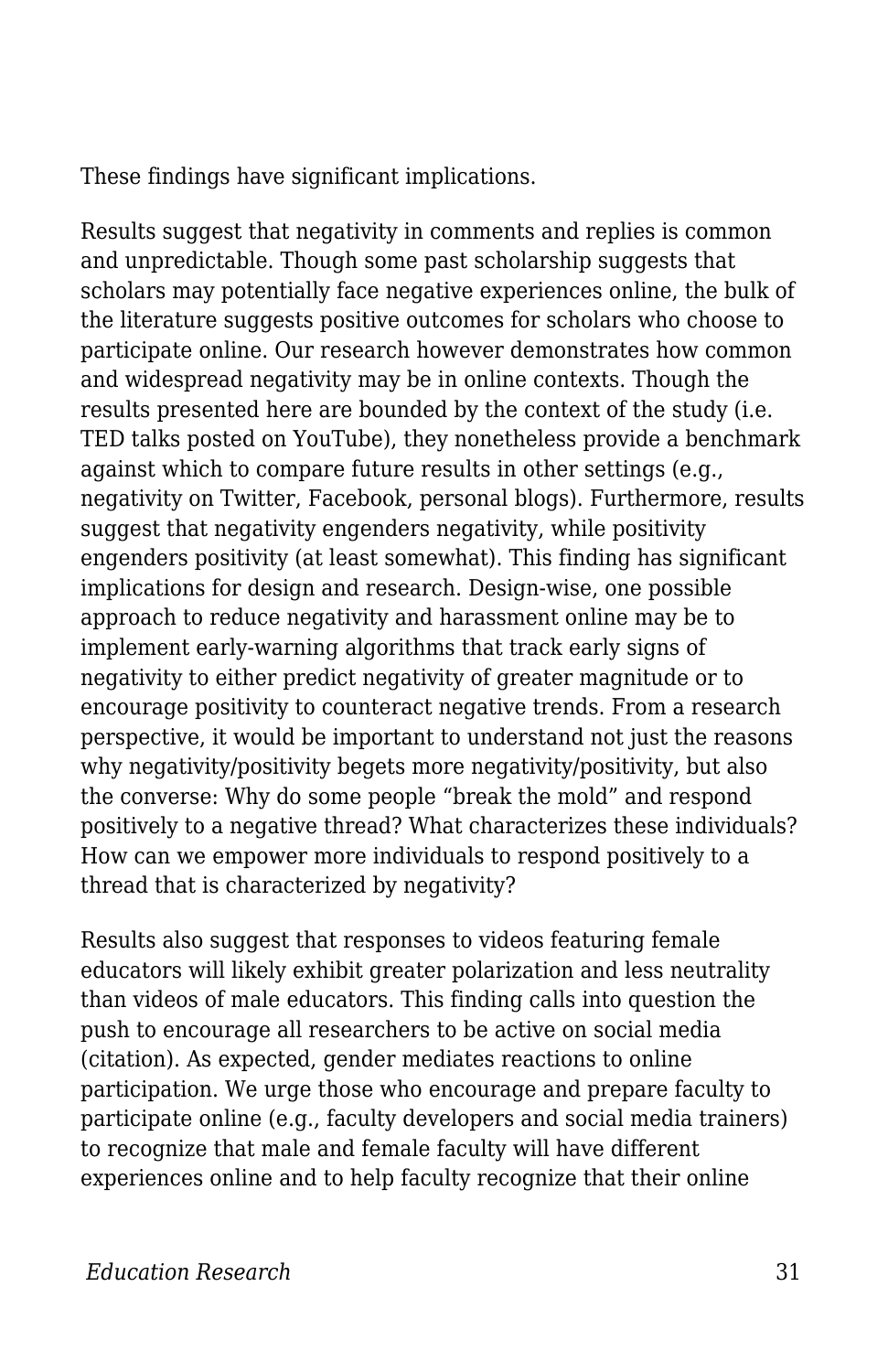participation may have differential effects based on their gender. Further research into this finding is necessary. What other variables influence polarization? To what degree, for example, does the topic examined by the presenter influence polarization? Would a female speaker face greater polarization than a male speaker when discussing certain topics (e.g., religion or feminism)? It is also significant to note here that more in-depth qualitative analysis of the results presented here may shed more light into the sentiment expressed toward YouTube videos. For instance, while we might be tempted to view increased positivity in a desirable light, it is possible that upon closer inspection we realize that increased positivity might reflect a form of harassment (e.g., in the form of cat-calling or similar behaviors).

One strategy that individuals who want a more neutral experience could employ may be to utilize an alternative video format. Results suggest that videos featuring animations as opposed to male/female speakers exhibited more neutral comments, with 0.8 S.D. less negativity and 1.7 S.D. less positivity. Therefore, in practical terms, if speakers anticipate a strong negative reaction to their work, one way to lessen such anticipated reaction might be to present their findings online in animated form. Such practice, however, puts the onus on the presenter, and we believe that this is an issue that requires the attention of comment/reply contributors much more than the attention of presenters. Indeed, to reduce the incidence of negativity online it would seem prudent to expand our conversations around civility, compassion, empathy, respectful dialogue, and acceptance to include everyone who participates online and not simply advise content creators to change the ways they behave, speak, or present their content. Such conversations may be had at home, but also in classrooms, schools, and religious gatherings.

Finally, these results reveal that moderating comment threads has a complicated effect on participation and that such moderation does not necessarily prevent future negativity. Overly strict moderation is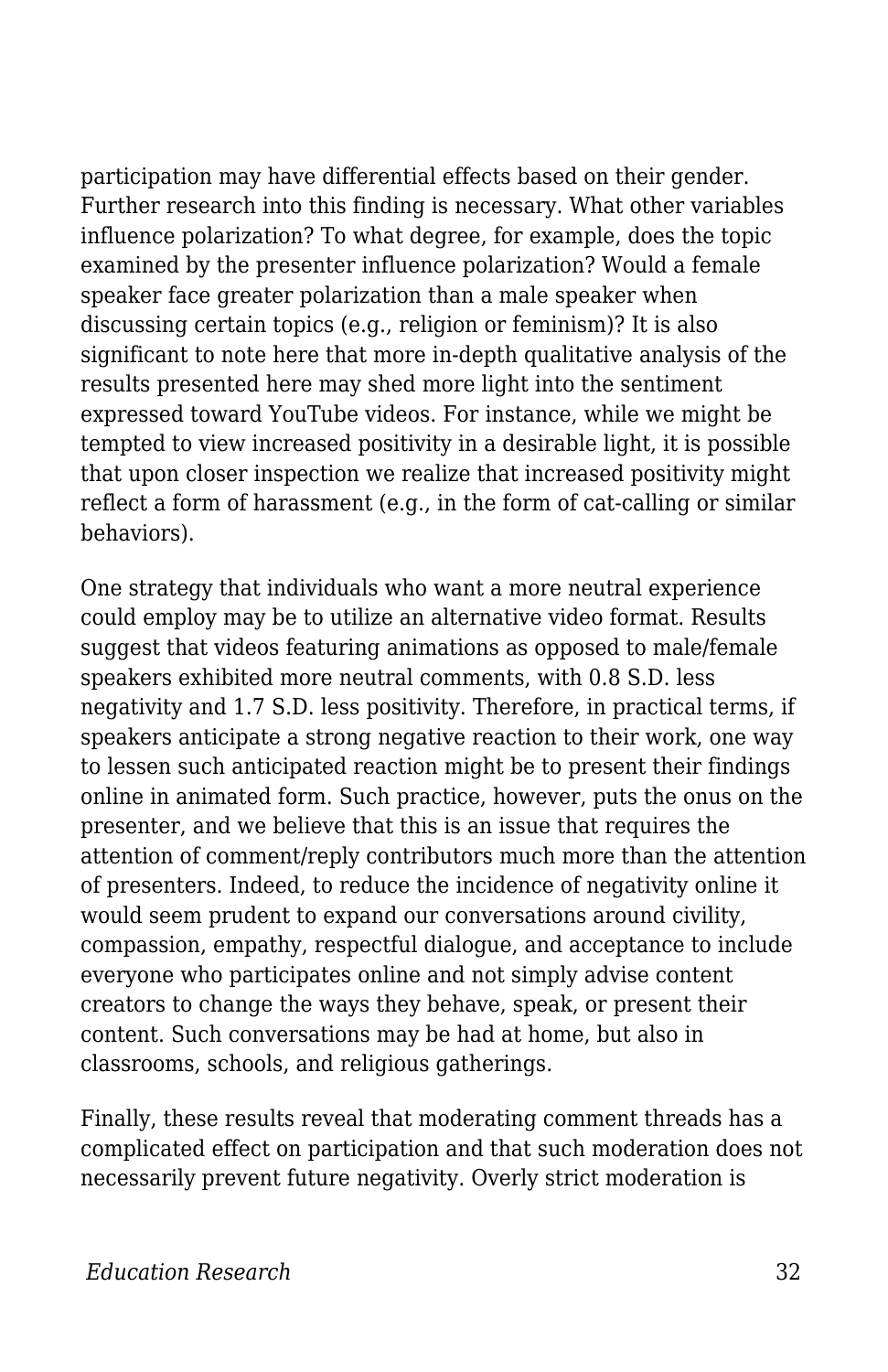likely to lead to much more collateral damage and reduce positivity. Thus, algorithms and technologies developed to automate moderation and combat offensive content should extend beyond sentiment analysis. We do wonder however whether the efforts to moderate and limit negativity reflects a larger trend of allowing negative outliers in these huge datasets of online participation to influence content creators more than the masses. Like qualitative researchers, content creators may be drawn to the outliers (e.g., trolls) as informants, and this might shape their perceptions disproportionately to the typical user. Though extremely negative commenters represent a minority of participants identified in the dataset collected here, if their effect on content creators is significant, they may end up controlling what happens online. It is significant to note that not all comments are created equal or have an equal influence on our perception and reactions, and negative comments (e.g., comments that remind the author of previous trauma, such as sexual violence) may have a substantial and lasting impact.

This research opens a number of significant future research directions for researchers vested in understanding and improving online interactions. Significantly, this is a topic of interest to a wide array of disciplines and researchers from education, sociology, media and communication studies, human-computer interaction, and computer science may contribute significantly to a multidisciplinary understanding of the phenomenon. For example, it seems that researchers need to develop a greater understanding of the relationship between sentiment and civility. Is sentiment in language a predictor or an outcome of civil online behavior? Looking beyond sentiment, how do offensive, threatening, and profane comments impact participation, future replies, and presenters? Are there observable differences in how language is employed to describe women vs. men in comments to online videos? Do we see similar outcomes in other settings? What topics are most likely to generate polarity in online discussions? How should scholars and educators prepare doctoral students, early-career researchers, and academics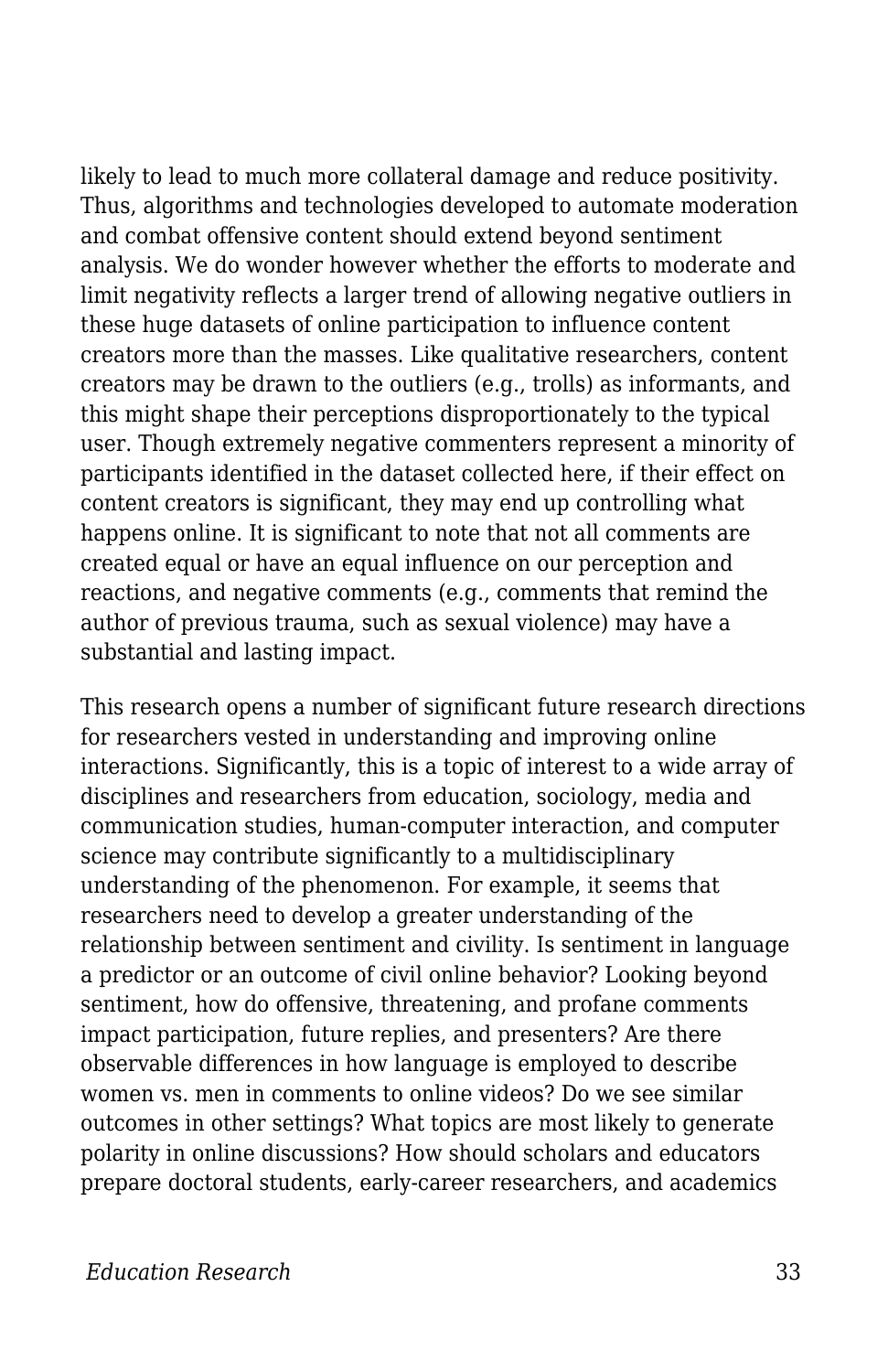new to public online spaces to navigate this space effectively and face negative sentiment online? What strategies can scholars use to curtail online negativity directed at them? What are the ethical responsibilities for training academics to use social media and the public web for scholarship when emerging research suggests that some research areas are rife with tensions and are likely to encounter unsavory audiences online? This research provides a starting point for delving deeply into the significant effects discovered here, and the questions posed provide fertile ground for future research.

## **References**

Berrios, R., Totterdell, P., & Kellett, S. (2015). Eliciting mixed emotions: a meta-analysis comparing models, types, and measures. Frontiers in Psychology, 6, 428. [https://edtechbooks.org/-gVms](https://www.google.com/url?q=http://doi.org/10.3389/fpsyg.2015.00428&sa=D&ust=1578985895418000)

Bjorklund, W. L., & Rehling, D. L. (2009). Student perceptions of classroom incivility. College Teaching, 58, 15–18. http://doi.org/10.1080/87567550903252801

Bollen, J., Mao, H., & Pepe, A. (2011). Modeling public mood and emotion: Twitter sentiment and socio-economic phenomena. In Fifth International AAAI Conference on Weblogs and Social Media (pp. 450–453). Barcelona.

Cheng, J., Bernstein, M., Danescu-Niculescu-Mizil, C., & Leskovec, J. (2017). Anyone can become a troll: Causes of trolling behavior in online discussions. In Proceedings of the ACM Conference on Computer Supported Cooperative Work and Social Computing. Portland, OR. http://doi.org/10.1145/2998181.2998213

Conole, G., & Alevizou, P. (2010). A literature review of the use of Web 2.0 tools in Higher Education. A report commissioned by the Higher Education Academy. Retrieved from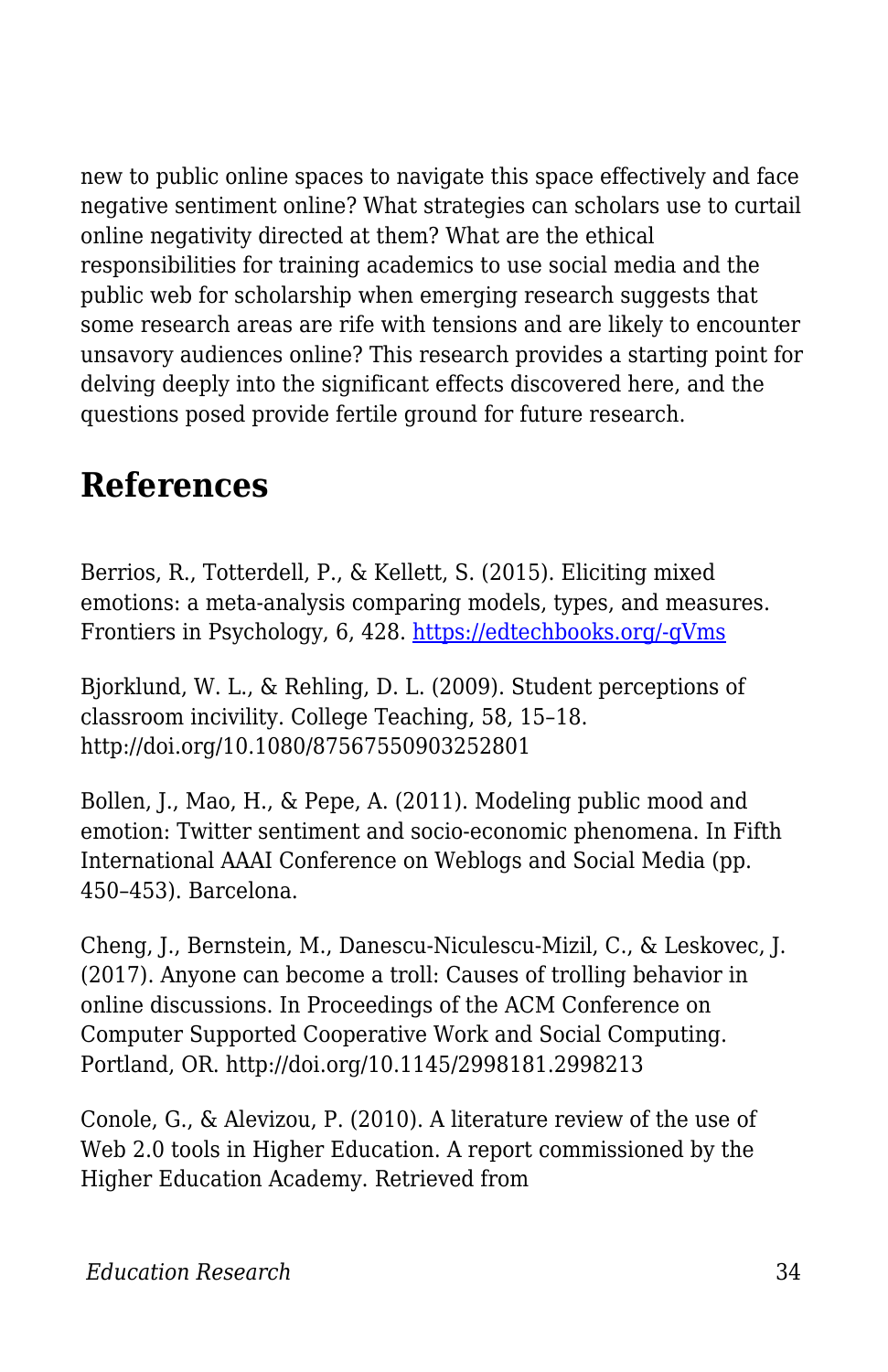https://www.heacademy.ac.uk/system/files/conole\_alevizou\_2010.pdf

DaVia Rubenstein, L. (2012). Using TED talks to inspire thoughtful practice. The teacher educator, 47(4), 261-267.

Dodds, P. S., & Danforth, C. M. (2010). Measuring the happiness of large-scale written expression: Songs, blogs, and presidents. Journal of Happiness Studies, 11(4), 441–456. http://doi.org/10.1007/s10902-009-9150-9

Duggan, M. (2014, October). Online harassment. Pew Research Center. Retrieved from http://www.pewinternet.org/2014/10/22/online-harassment/

Flaxman, S., Goel, S., & Rao, J. M. (2013). Ideological segregation and the effects of social media on news consumption. " SSRN Scholarly Paper ID 2363701, Social Science Research Network. Retreived from https://bfi.uchicago.edu/sites/default/files/research/flaxman\_goel\_rao\_ onlinenews.pdf

Flaxman, S., Goel, S., & Rao, J. (2016). Filter bubbles, echo chambers, and online news consumption. Public Opinion Quarterly, 80, 298-320.

Goodyear, P. (2005). Educational design and networked learning: Patterns, pattern languages and design practice. Australasian Journal of Educational Technology, 21(1), 82-101.

Greenhow, C., Robelia, B., & Hughes, J. E. (2009). Learning, teaching, and scholarship in a digital age Web 2.0 and classroom research: What path should we take now?. Educational researcher, 38(4), 246-259.

Han, S., & Brazeal, L. M. (2015). Playing nice: Modeling civility in online political discussions. Communication Research Reports, 32(1), 20–28. http://doi.org/10.1080/08824096.2014.989971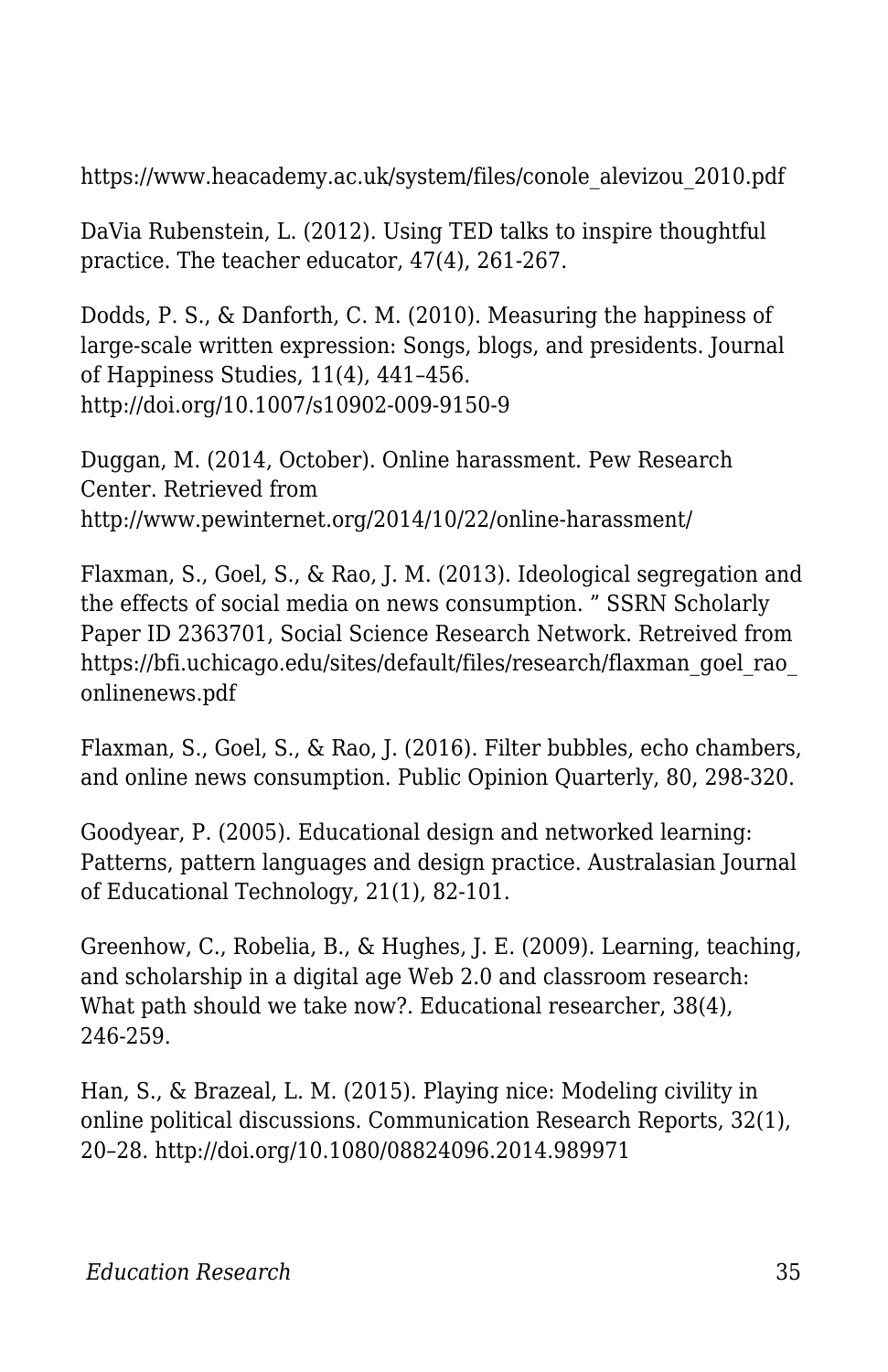Harlow, S. (2015). Story-chatterers stirring up hate: Racist discourse in reader comments on U.S. newspaper websites. Howard Journal of Communications, 26(1), 21–42. http://doi.org/10.1080/10646175.2014.984795

Huang, K. T., Cotten, S. R., & Rikard, R. V. (2017). Access is not enough: the impact of emotional costs and self-efficacy on the changes in African-American students' ICT use patterns. Information, Communication & Society, 20(4), 637-650.

Huber, P. J. (1967, June). The behavior of maximum likelihood estimates under nonstandard conditions. In Proceedings of the fifth Berkeley symposium on mathematical statistics and probability (Vol. 1, No. 1, pp. 221-233).

Hughey, M. W., & Daniels, J. (2013). Racist comments at online news sites: a methodological dilemma for discourse analysis. Media, Culture & Society, 35(3), 332–347. http://doi.org/10.1177/0163443712472089

Jenkins, H. (2006a). Convergence culture: Where old and new media collide. New York, NY: NYU press.

Jenkins, H. (2006b). Fans, bloggers, and gamers: Exploring participatory culture. New York, NY: NYU Press.

Kramer, A. D. I. (2010). An unobtrusive behavioral model of "gross national happiness." Proceedings of the SIGCHI Conference on Human Factors in Computing Systems, 287–290. http://doi.org/10.1145/1753326.1753369

Ksiazek, T. B., Peer, L., & Lessard, K. (2016). User engagement with online news: Conceptualizing interactivity and exploring the relationship between online news videos and user comments. New Media & Society, 18(3), 502-520. [https://edtechbooks.org/-ffg](https://www.google.com/url?q=http://doi.org/10.1177/1461444814545073&sa=D&ust=1578985895422000)

Kwon, K. H., & Gruzd, A. (2017). Is aggression contagious online? A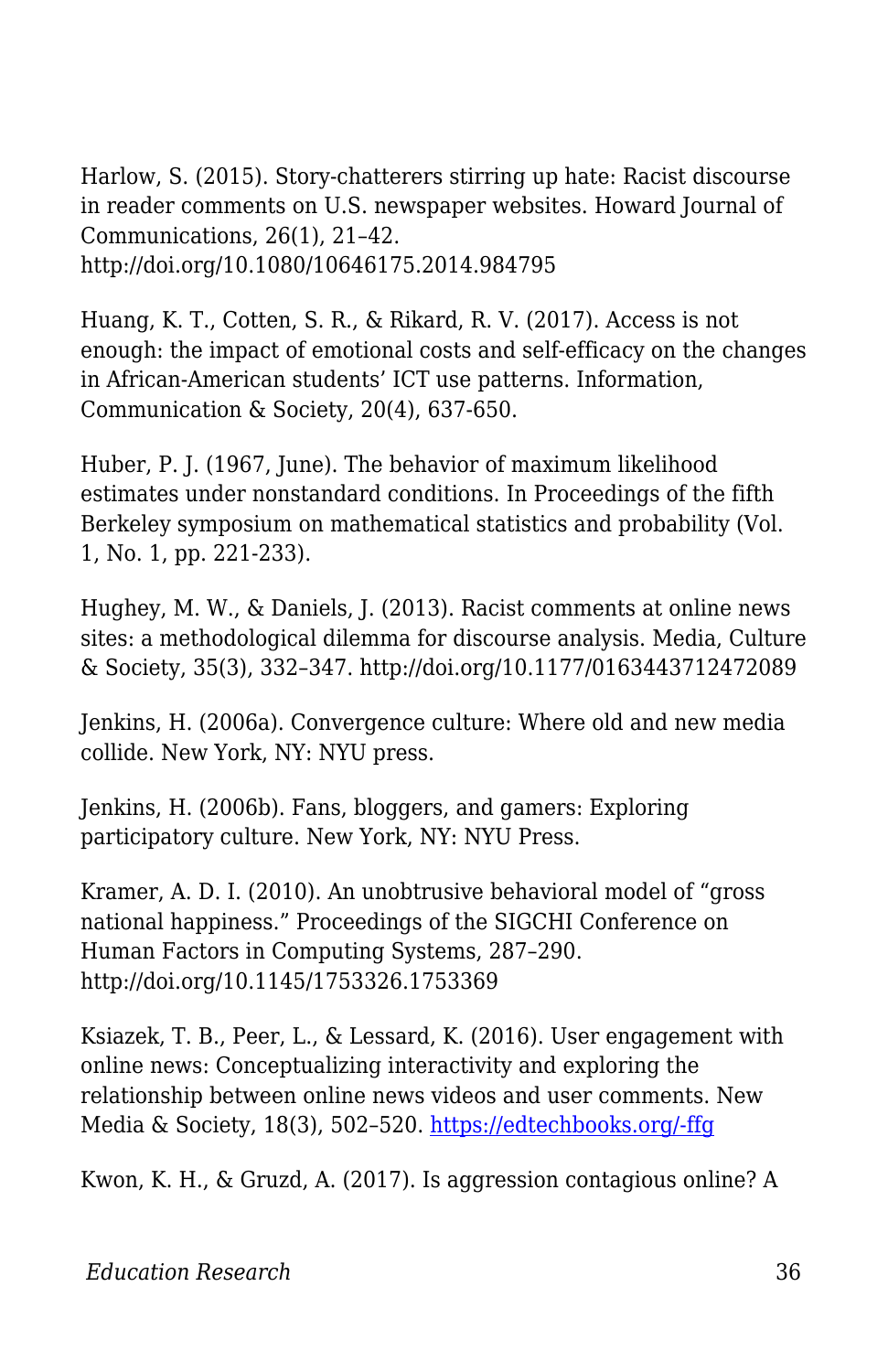case of swearing on Donald Trump's campaign videos on YouTube. In Proceedings of the 50th Hawaii International Conference on System Sciences. Retrieved from http://scholarspace.manoa.hawaii.edu/handle/10125/41417

Lenhart, A., Ybarra, M., Zickuhr, K., & Price-Feeney, M. (2016). Online harassment, digital abuse, and cyberstalking in America. New York: Data & Society Research Institute.

Little, R. J., & Rubin, D. B. (2014). Statistical analysis with missing data. John Wiley & Sons.

Luke, D. A. (2004). Multilevel modeling (Vol. 143). Sage.

Lowenthal, P. R., Dunlap, J. C., & Stitson, P. (2016). Creating an intentional web presence: Strategies for every educational technology professional. TechTrends, 60(4), 320-329.

Muddiman, A., & Stroud, N. J. (2017). News values, cognitive biases, and partisan incivility in comment sections. Journal of Communication, 1–24. http://doi.org/10.1111/jcom.12312

Muthén, L.K. and Muthén, B.O. (1998-2015). Mplus User's Guide. Seventh Edition. Los Angeles, CA: Muthén & Muthén

Muthén, B. O., & Satorra, A. (1995). Complex sample data in structural equation modeling. Sociological methodology, 25, 267-316.

Oksanen, A., Garcia, D., Sirola, A., Näsi, M., Kaakinen, M., Keipi, T., & Räsänen, P. (2015). Pro-anorexia and anti-pro-anorexia videos on YouTube: Sentiment analysis of user responses. Journal of medical Internet research, 17(11).

Pang, B., & Lee, L. (2008). Opinion mining and sentiment analysis. Foundations and Trends in Information Retrieval, 2(1–2), 1–135.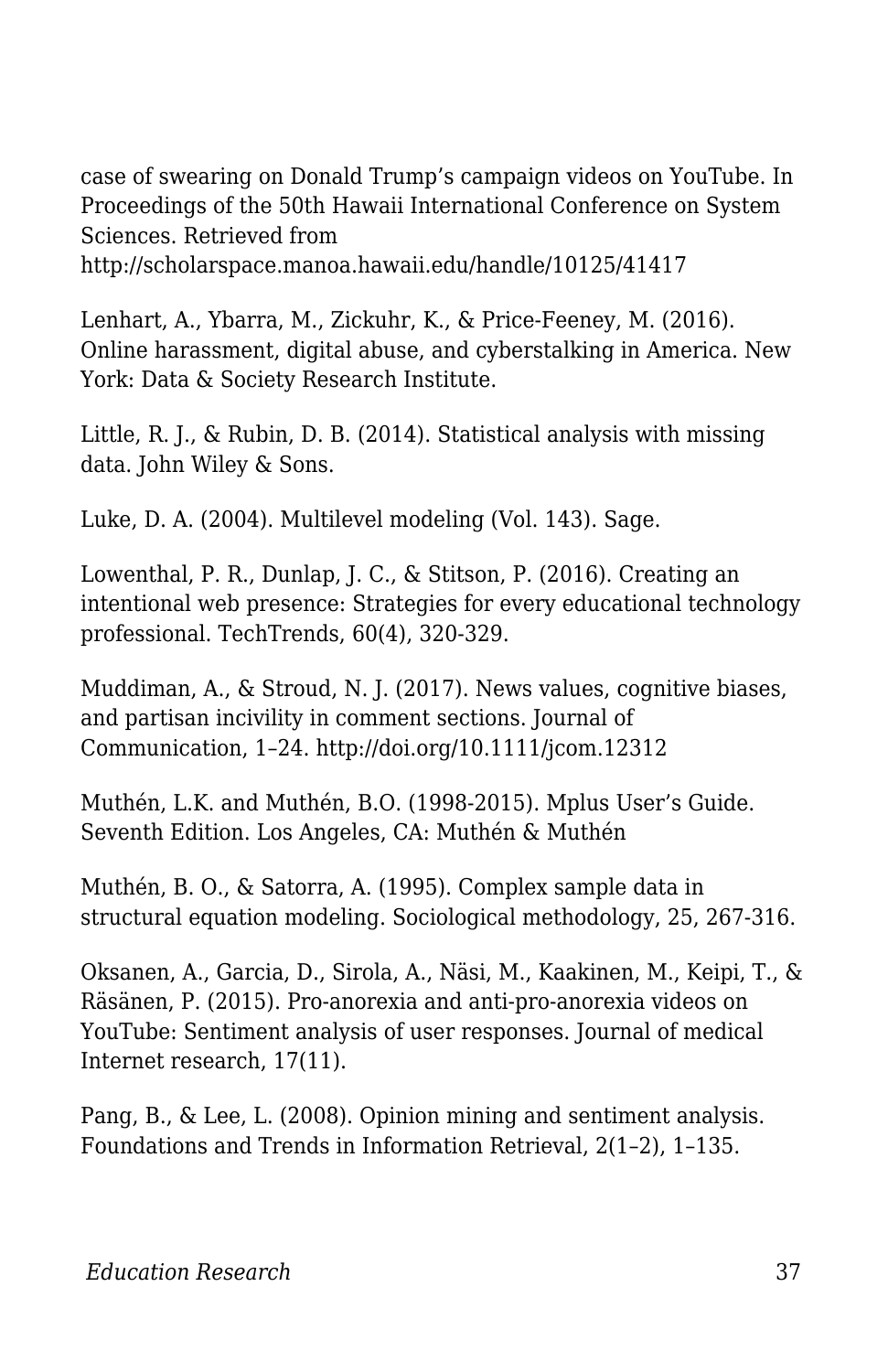Pang, B., Lee, L., & Vaithyanathan, S. (2002). Thumbs up?: Sentiment classification using machine learning techniques. In Proceedings of the Conference on Empirical Methods in Natural Language Processing (pp. 79–86). Stroudsburg, PA. http://doi.org/10.3115/1118693.1118704

Reader, B. (2012). Free press vs. free speech? The rhetoric of "Civility" in regard to anonymous online comments. Journalism & Mass Communication Quarterly, 89(3), 495–513. http://doi.org/10.1177/1077699012447923

Robinson, L., Cotten, S. R., Ono, H., Quan-Haase, A., Mesch, G., Chen, W., ... & Stern, M. J. (2015). Digital inequalities and why they matter. Information, Communication & Society, 18(5), 569-582.

Romanelli, F., Cain, J., & McNamara, P. J. (2014). Should TED talks be teaching us something?. American journal of pharmaceutical education, 78(6), 113.

Shirky, C. (2008). Here comes everybody: The power of organizing without organizations. New York, NY: Penguin.

Steeples, C., Jones, C., & Goodyear, P. (2002). Beyond e-learning: A future for networked learning. In C. Steeples & C. Jones (Eds.), Networked learning: Perspectives and issues (pp. 323-341). London: Springer.

Tess, P. A. (2013). The role of social media in higher education classes (real and virtual)–A literature review. Computers in Human Behavior, 29(5), A60-A68.

Thelwall, M., Buckley, K., & Paltoglou, G. (2011). Sentiment in Twitter events. Journal of the American Society for Information Science and Technology, 62(2), 406–418. [https://edtechbooks.org/-xWS](https://www.google.com/url?q=http://doi.org/10.1002/asi.21462&sa=D&ust=1578985895426000)

Tsou, A., Thelwall, M., Mongeon, P., & Sugimoto, C. R. (2014). A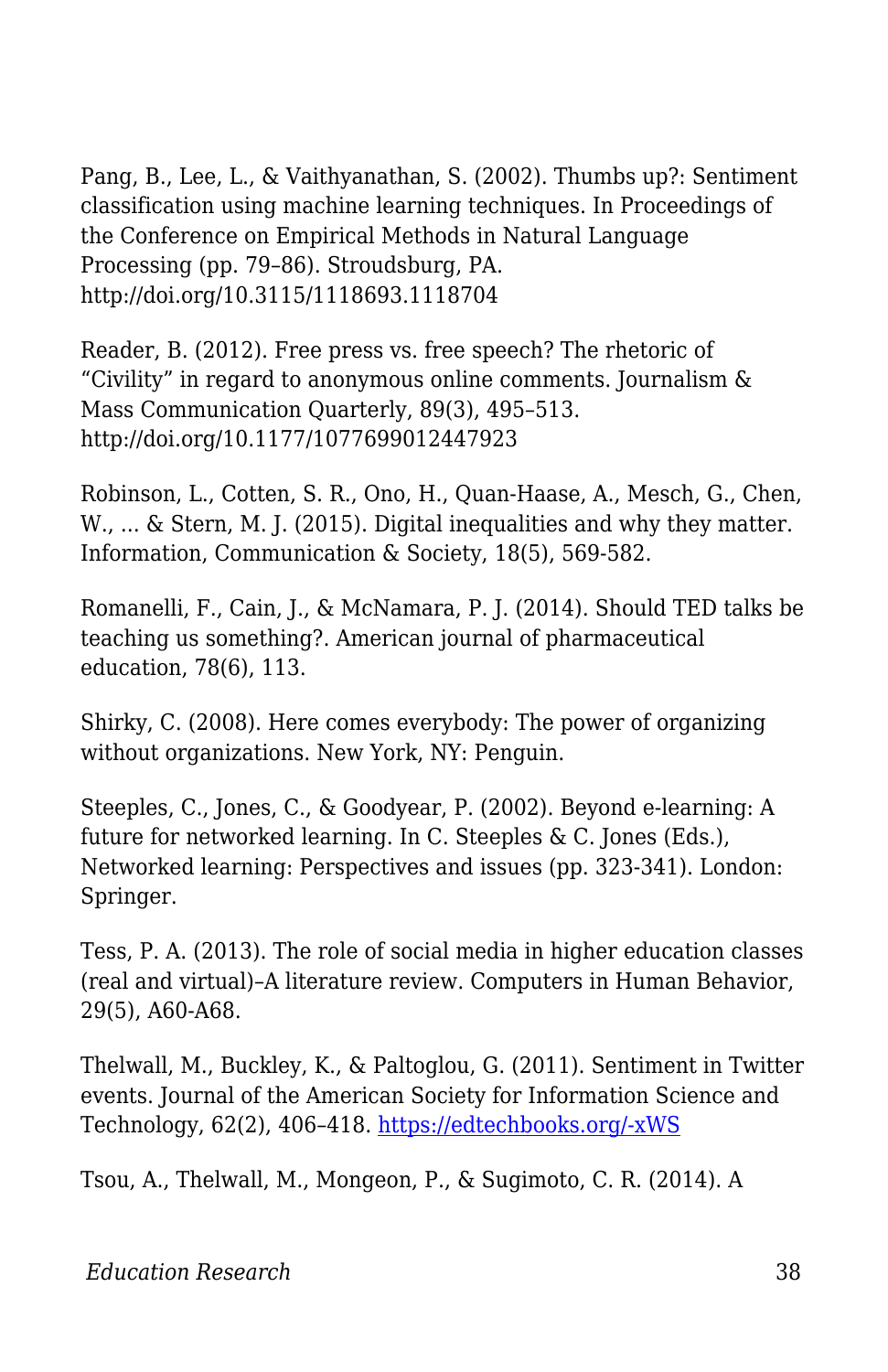community of curious souls: an analysis of commenting behavior on TED talks videos. PloS one, 9(4), e93609.

Turney, P. D. (2002). Thumbs up or thumbs down? Semantic orientation applied to unsupervised classification of reviews. In Proceedings of the 40th Annual Meeting of the Association for Computational Linguistics (ACL) (pp. 417–424). Philadelphia, PA. http://doi.org/10.3115/1073083.1073153

Van Dijk, J. (2012). The network society (3rd ed.). Thousand Oaks, CA: Sage.

Veletsianos, G., & Kimmons, R. (2012). Networked participatory scholarship: Emergent techno-cultural pressures toward open and digital scholarship in online networks. Computers & Education, 58(2), 766-774.

Yates, S., Kirby, J., & Lockley, E. (2015). Digital media use: differences and inequalities in relation to class and age. Sociological research online, 20(4), 12.

Walther, J. B., Deandrea, D., Kim, J., & Anthony, J. C. (2010). The influence of online comments on perceptions of antimarijuana public service announcements on YouTube. Human Communication Research, 36(4), 469–492. http://doi.org/10.1111/j.1468-2958.2010.01384.x

Wang, J., & Wang, X. (2012). Structural equation modeling: Applications using Mplus. John Wiley & Sons.

Waters, A. (2016). Claim your domain--And your online presence. Bloomington, IN: Solution Press.

Weller, M. (2011). The digital scholar: How technology is transforming scholarly practice. New York, NY: Bloomsbury.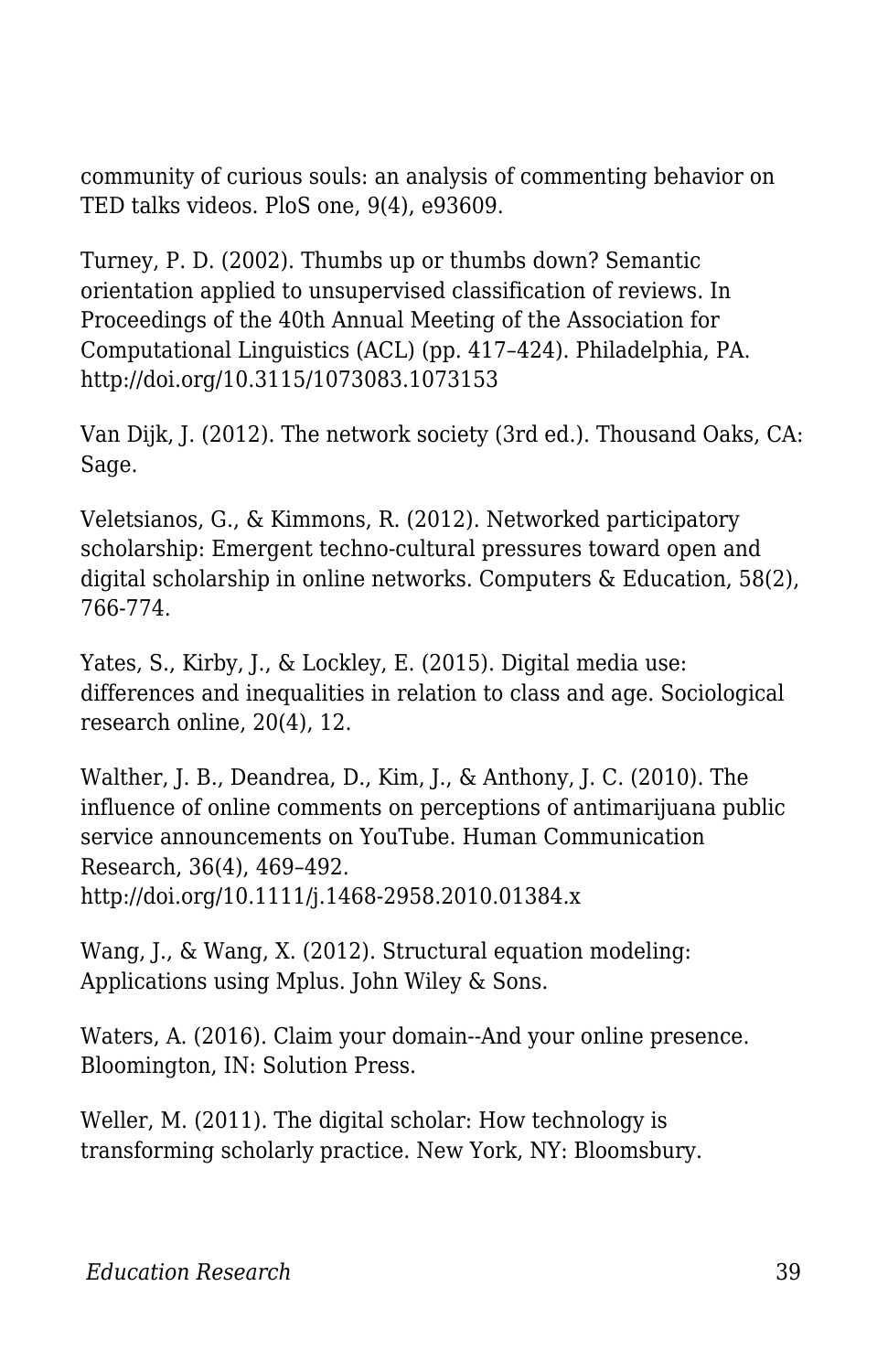Winkelman, S. B., Early, J. O., Walker, A. D., Chu, L., & Yick-Flanagan, A. (2015). Exploring Cyber Harassment among Women Who Use Social Media. Universal Journal of Public Health, 3(5), 194.

Ybarra, M. L., & Mitchell, K. J. (2008). How risky are social networking sites? A comparison of places online where youth sexual solicitation and harassment occurs. Pediatrics, 121(2), e350-e357.





Veletsianos, G., Kimmons, R., Larsen, R., Dousay, T., & Lowenthal, P. (2018). Public comment sentiment on educational videos: Understanding the effects of presenter gender, video format, threading, and moderation on YouTube TED talks. *PLoS ONE, 13*(6). doi:10.1371/journal.pone.0197331